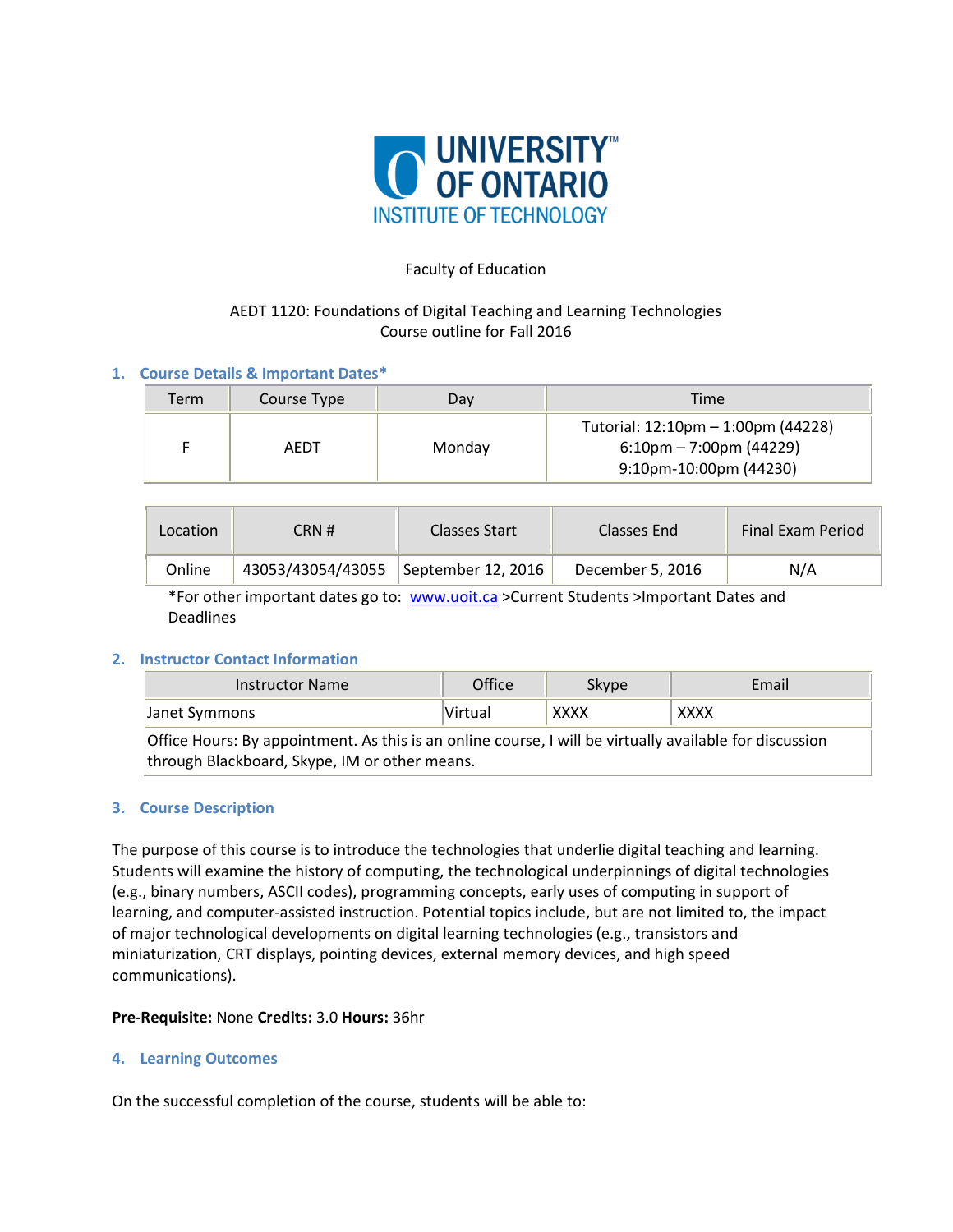- 1. Identify the major developments in the history of computing, including both hardware developments and social changes.
- 2. Describe the ways in which early computing served learning and teaching needs.
- 3. Describe the technical bases for modern computing.
- 4. Analyze and explain the ways in which technological changes have created new affordances for teaching and learning.
- 5. Identify and employ teaching methodologies and create learning opportunities as appropriate for adult education settings and contexts.

# **5. Course Design**

All course activities will be designed in a manner that will allow for access with a wide range of mobile devices such as Smartphones and tablets (iPads, Galaxy Tab, etc.), therefore favouring the development of a truly mobile learning culture, anywhere, anytime.

This 36 hour (3 credit) course will be articulated in **12 MANDATORY modules** each including:

- 1. **1 hour of video clip-based 'lecture'** broken down into three or four 12-15 minute long segments. Content experts (i.e., a professor from our own Faculty or a recognized expert from another institution) write the video clips. These will subsequently be produced and publically published on YouTube.com.
- 2. **1 hour of synchronous group tutorial activities in Adobe Connect**. The video conferencing sessions in Connect will be planned in detail by the professor (content expert) in collaboration with the Teaching and Learning Office. By scheduling the different groups at different times of the day and of the week, the program will be able to accommodate students from a wide variety of time zones.
- 3. **1 hour devoted to online activities** such as forum discussions, self-directed learning activities, etc., as specified in the course calendar below, using a wide variety of online resources as chosen primarily by the students.

Although this covers the basic three-hour commitment to the class sessions, please note that **additional reading** or other course work will be expected from the student. While the **Blackboard course site** will be the sole official web site for this course, other environments will be explored, used, and analyzed. The links for each of these will be posted on the Blackboard site as we progress.

Please Note: The Blackboard course web site is an indispensable portion of the course. Students should consult it regularly and use the links there as part of their research tool collection. All course requirements, handouts, marking rubrics, assessment, and related materials are posted to the course web site.

### **6. Outline of Topics in the Course**

A complete list of assigned weekly readings and assignments can be found below in the course schedule. Readings will be posted to the Blackboard site at least 24-48 hours in advance of each tutorial session. This enables the class to be responsive to interests and topics as they emerge rather than being slavishly guided by the instructor's preconceptions. Learners are encouraged to read well beyond the required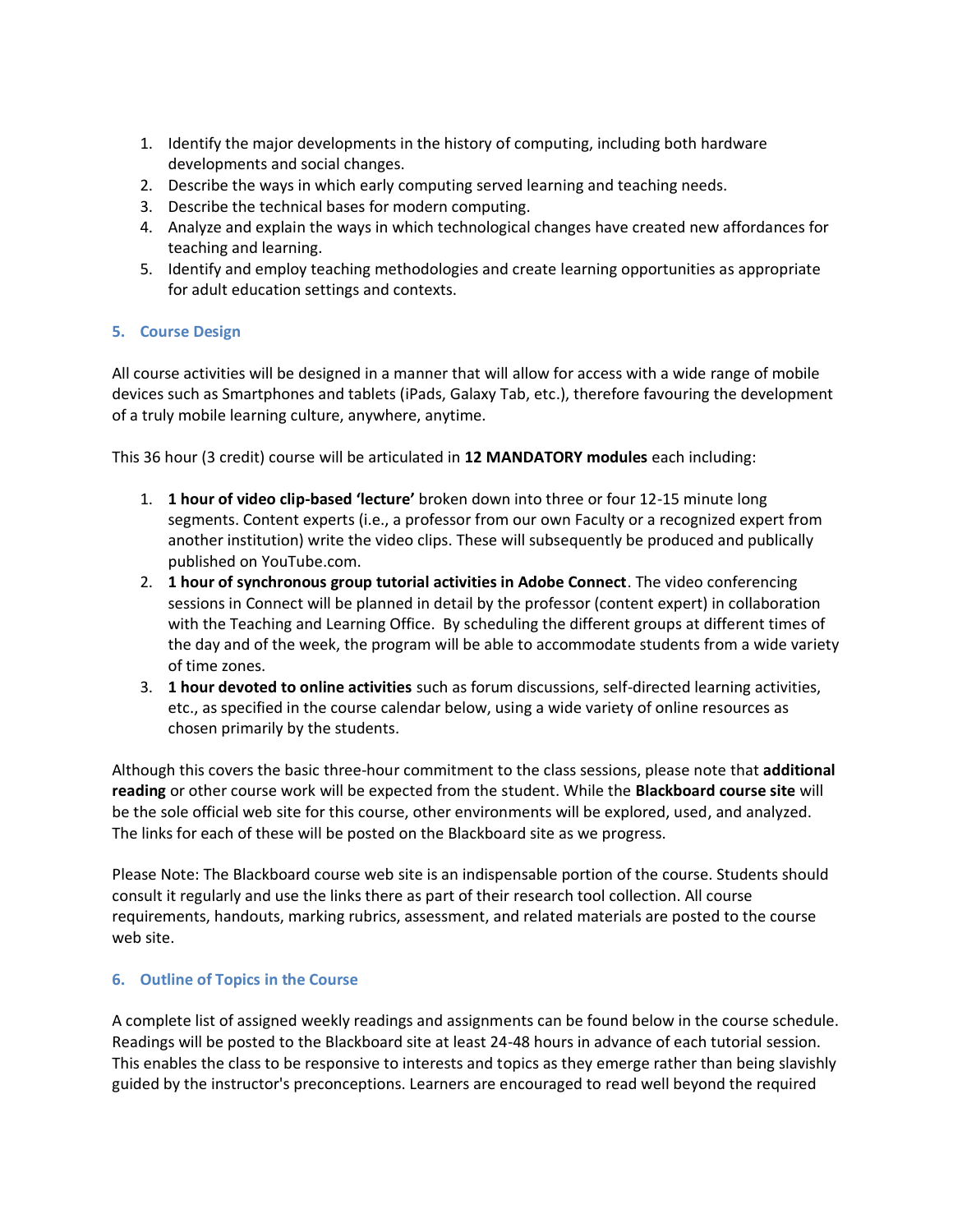material and a portion of the class is devoted to discussions of additional readings that candidates or the instructor may wish to recommend to the class.

The following table outlines the overall approach to PBL taken in this course. In our first two weeks we will orient ourselves to the course, its expectations and flow. In Week 1 we will also work on an individual PBL activity that will conclude in Week 2. Beginning in Week 3 we will start into a second PBL activity. This will conclude in Week 5 with a series of group presentations. Beginning in Week 6 we will start another PBL activity that will conclude with individual presentations in Weeks 11 and 12. Our final 2 weeks will be opportunity to synthesize and debrief our experiences.

| <b>Week</b>      |                                |                  |                   |                         |                            | 6                 |               |                  | q                | <b>10</b>                  | 11               | 12                                 |
|------------------|--------------------------------|------------------|-------------------|-------------------------|----------------------------|-------------------|---------------|------------------|------------------|----------------------------|------------------|------------------------------------|
| <b>Problem</b>   | <b>Introduction/Scenario A</b> |                  | <b>Scenario B</b> |                         |                            | <b>Scenario C</b> |               |                  |                  |                            | <b>Wrap Up</b>   | <b>Wrap Up</b>                     |
| <b>Workflow</b>  | Initial                        |                  | Identify          | Collaborative Synthesis |                            | Identify          | Collaborative | Collaborative    | Collaborative    | Collaborative Synthesis of |                  | Synthesis of                       |
|                  | orientation                    |                  | problem,          | Learning                |                            | problem,          | Learning      | Learning         | Learning         | Learning                   | course           | course                             |
|                  | to course;                     |                  | resources         |                         |                            | resources         |               |                  |                  |                            |                  |                                    |
|                  | flow and                       |                  | and               |                         |                            | and               |               |                  |                  |                            |                  |                                    |
|                  | approach                       |                  | requisite         |                         |                            | requisite         |               |                  |                  |                            |                  |                                    |
|                  |                                |                  | knowledge         |                         |                            | knowledge         |               |                  |                  |                            |                  |                                    |
|                  |                                |                  |                   |                         |                            |                   |               |                  |                  |                            |                  |                                    |
| <b>Resources</b> | Videos                         | Videos           | Videos            | Videos                  | Videos                     | Videos            | Videos        | Videos           | Videos           | Videos                     | Videos           | Videos                             |
| <b>Available</b> | Readings                       | Readings         | Readings          | Readings                | Readings                   | Readings          | Readings      | Readings         | Readings         | Readings                   | Readings         | Readings                           |
| (see             | <b>Tutorials</b>               | Tutorials        | <b>Tutorials</b>  | <b>Tutorials</b>        | <b>Tutorials</b>           | <b>Tutorials</b>  | Tutorials     | <b>Tutorials</b> | <b>Tutorials</b> | Tutorials                  | <b>Tutorials</b> | Tutorials                          |
| detailed         |                                |                  |                   |                         |                            |                   |               |                  |                  |                            |                  |                                    |
| weekly           | Start                          | <b>Discuss</b>   | Start             | PBL Group               | Scenario B                 | Start             | PBL Group     | <b>PBL Group</b> | <b>PBL Group</b> | <b>PBL Group</b>           | Scenario C       | Scenario C                         |
| outline          | Scenario A                     | Scenario A       | Scenario B        | Work                    | PBL                        | l Scenario C      | Work          | Work             | Work             | Work                       | <b>PBL</b>       | <b>PBL</b>                         |
| below)           | PBL                            | <b>PBL</b>       | PBL               |                         | <b>Presentations   PBL</b> |                   |               |                  |                  |                            |                  | <b>Presentations Presentations</b> |
|                  |                                | <b>Solutions</b> |                   |                         |                            |                   |               |                  |                  |                            |                  |                                    |
|                  |                                |                  |                   |                         |                            |                   |               |                  |                  |                            |                  |                                    |
|                  |                                |                  |                   |                         |                            |                   |               |                  |                  |                            |                  |                                    |

| <b>Session</b> | Theme               | <b>Activity</b>                             | <b>Preparation for Session</b>                                     |
|----------------|---------------------|---------------------------------------------|--------------------------------------------------------------------|
|                | Introduction to the | 1. Videos                                   | Readings                                                           |
|                | Course              | Video Clip 1.1 - Course Introduction and    | AEDT1120U: Course Outline                                          |
|                |                     | Software Usage                              | Problem-based learning. (2016, August 31). Wikipedia.              |
|                |                     | Video Clip 1.2 - Variances from Traditional | http://en.wikipedia.org/wiki/Problem-based learning                |
|                |                     | HE Courses - PBL intro                      | Prensky, M. (2001). Digital natives, digital immigrants part 1. On |
|                |                     | Video Clip 1.3 - Prensky and the concept of | the horizon, 9(5), 1-6. Retrieved from                             |
|                |                     | <b>Digital Natives</b>                      | http://www.marcprensky.com/writing/Prensky%20-                     |
|                |                     |                                             |                                                                    |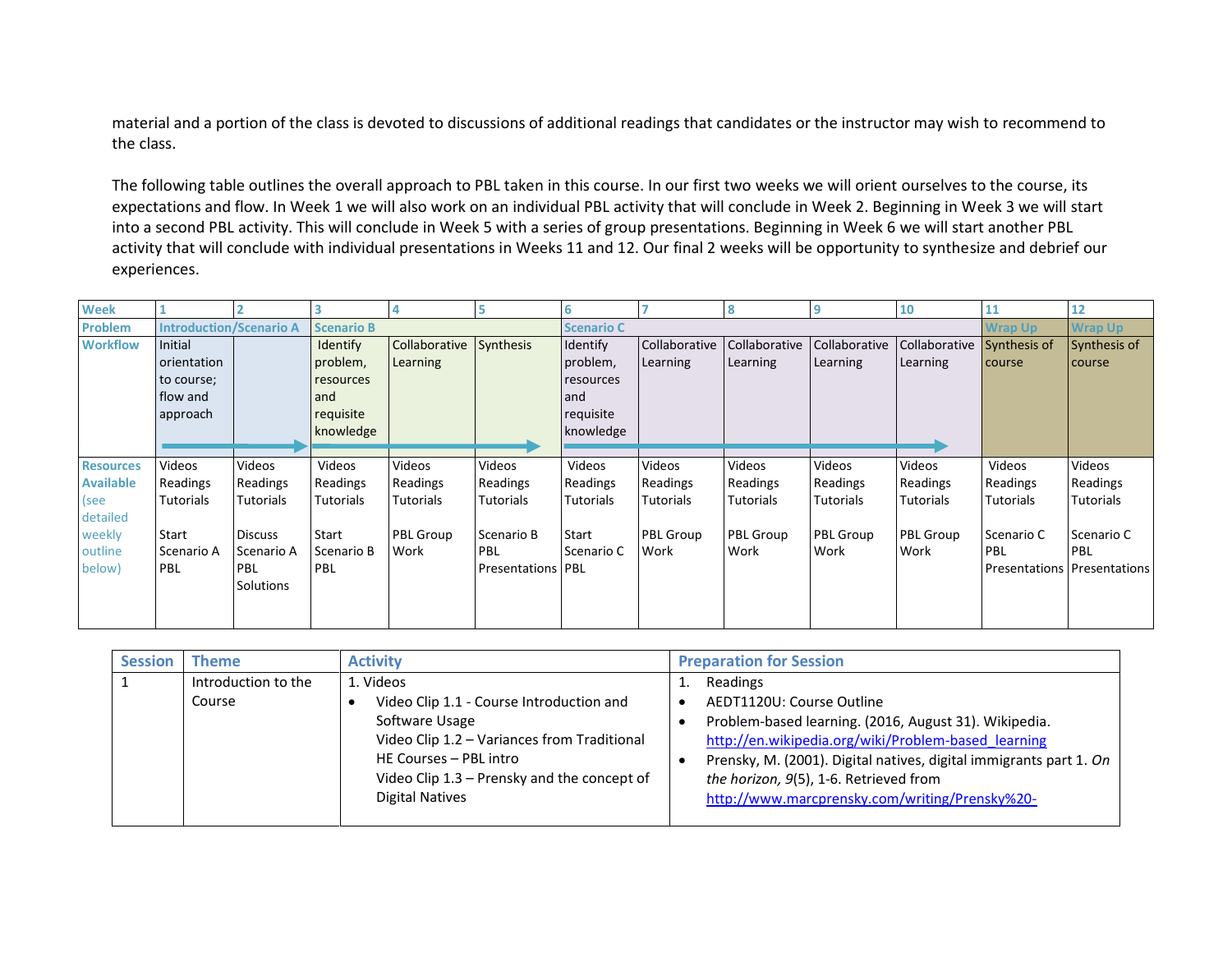|                |                                                                 | 2. Tutorial<br>Analysis and synthesis questions based on<br>$\bullet$<br>videos                                                                                                                                                                                                                                                                                                                           | %20Digital%20Natives,%20Digital%20Immigrants%20-<br>%20Part1.pdf<br>Prensky, M., & Berry, B. D. (2001). Do they really think<br>$\bullet$<br>differently? On the horizon, 9(6), 1-9. Retrieved from<br>http://www.marcprensky.com/writing/Prensky%20-<br>%20Digital%20Natives,%20Digital%20Immigrants%20-<br>%20Part2.pdf<br>Discussion Forum in Blackboard<br>2.<br>Please post a response to the following: Do Digital Natives<br>$\bullet$<br>exist? Why? Why not?<br>3.<br>Assignments                                                                                                                                                                                                                                                                            |
|----------------|-----------------------------------------------------------------|-----------------------------------------------------------------------------------------------------------------------------------------------------------------------------------------------------------------------------------------------------------------------------------------------------------------------------------------------------------------------------------------------------------|-----------------------------------------------------------------------------------------------------------------------------------------------------------------------------------------------------------------------------------------------------------------------------------------------------------------------------------------------------------------------------------------------------------------------------------------------------------------------------------------------------------------------------------------------------------------------------------------------------------------------------------------------------------------------------------------------------------------------------------------------------------------------|
|                |                                                                 |                                                                                                                                                                                                                                                                                                                                                                                                           | Begin working on the Scenario A PBL Assignment<br>$\bullet$                                                                                                                                                                                                                                                                                                                                                                                                                                                                                                                                                                                                                                                                                                           |
| $\overline{2}$ | Collaboration                                                   | 1. Videos<br>Video Clip 2.1 - The Role of Critical Review<br>$\bullet$<br>Video Clip 2.2 - Using the Using the Library<br>$\bullet$<br>to find PBL Resources<br>Video Clip 2.3 - Constructing Knowledge<br>$\bullet$<br>within Community of Learners<br>2. Tutorial<br>Analysis and synthesis questions based on<br>$\bullet$<br>videos<br>Discussion regarding Scenario A PBL<br>$\bullet$<br>Assignment | Readings<br>1.<br>Critique. (2016, August 1). Wikipedia. Retrieved from<br>$\bullet$<br>https://en.wikipedia.org/wiki/Critique<br>Jonassen, D., Davidson, M., Collins, M., Campbell, J., & Bannan<br>$\bullet$<br>Haag, B. (1995). Constructivism and Computer-Mediated<br>Communication in Distance Education. American Journal of<br>Distance Education, 9(2), 7-26. Retrieved from<br>http://www.c3l.uni-<br>oldenburg.de/cde/media/readings/jonassen95.pdf<br>Discussion Forum in Blackboard<br>2.<br>Please reflect on your Scenario A PBL findings and processes<br>$\bullet$<br>and respond to the following: What did you learn and how did<br>you learn it?<br>Assignments<br>3.<br>Submit Scenario A PBL Assignment by Sunday Sept 18 at 11:55<br><b>PM</b> |
| $\mathbf{3}$   | Historical<br>Development of<br>Computers: The<br>Mainframe Era | 1. Videos<br>Video Clip 3.1 (Scenario B PBL) - Exploring<br>$\bullet$<br>the Purposes of Digital Technology (F.J.D.<br>chart)                                                                                                                                                                                                                                                                             | Readings<br>$\mathbf{1}$ .<br>Desjardins, F., vanOostveen, R., Bullock, S., DiGiuseppe, M. &<br>$\bullet$<br>Robertson, L. (2010). Online Graduate Studies in Education:<br>Examining student uses and attitudes towards digital<br>technology. A presentation at the annual conference of the                                                                                                                                                                                                                                                                                                                                                                                                                                                                        |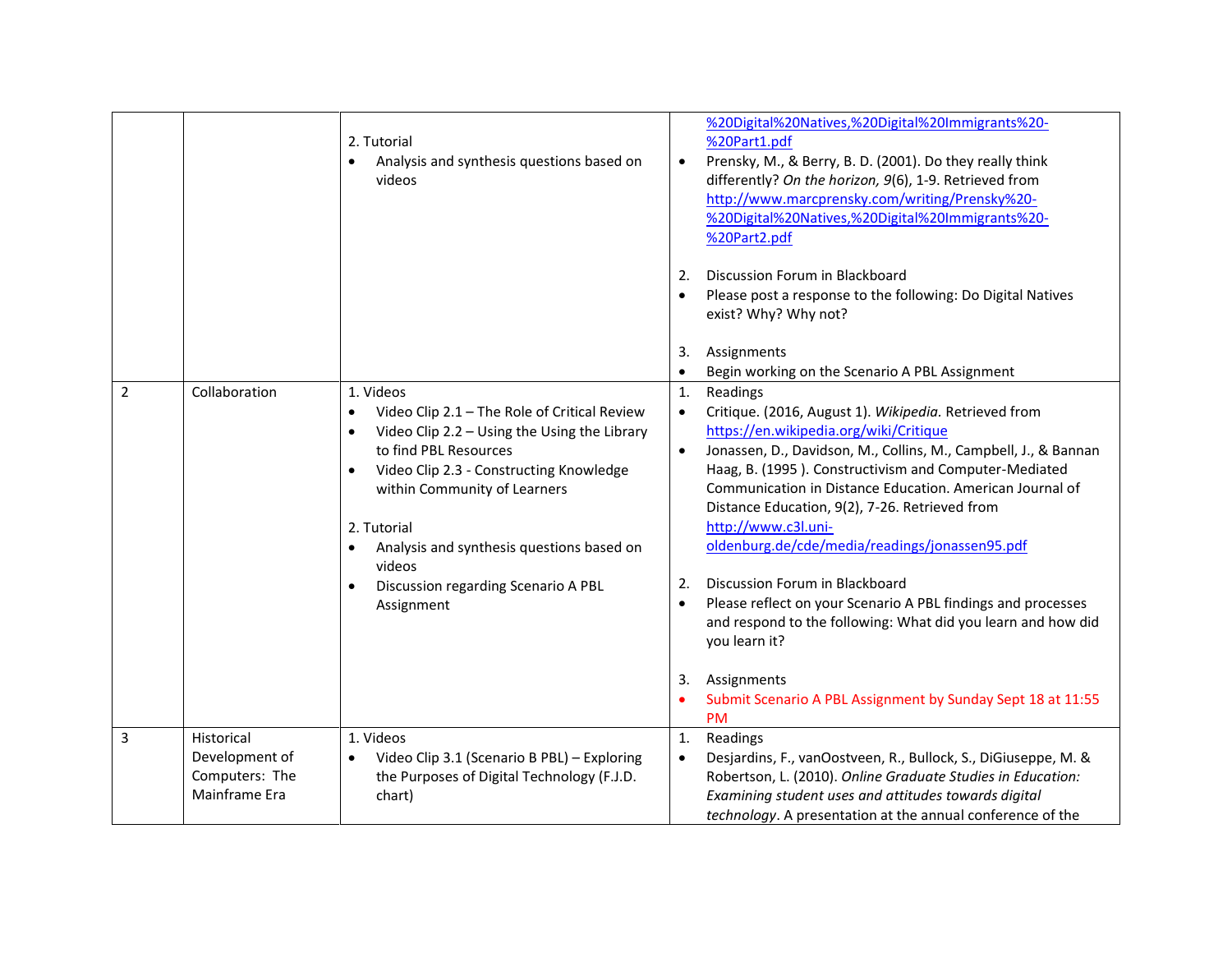|   |                                  | Video Clip 3.2 - Programmable Devices<br>$\bullet$<br>Concept<br>Video Clip 3.3 - Analog Computing to Eniac<br>$\bullet$<br>2. Tutorial<br>Analysis and synthesis questions based on<br>$\bullet$<br>videos<br>Questions Regarding Scenario B PBL<br>Assignment | 2.<br>$\bullet$<br>3.<br>$\bullet$<br>$\bullet$ | Canadian Society for the Study of Education, May 29 - June 1,<br>2010, Concordia University, Montreal, QC. Retrieved from<br>http://eilab.ca/uploads/2010/06/gradsruveypresentation.pdf<br>Discussion Forum in Blackboard<br>Please document the work on your Scenario B PBL Assignment<br>and respond to the following: Describe the problem(s) that you<br>identified from the video clips<br>Assignments<br>Form Groups for Scenario B and C PBL Assignment and Major<br><b>Culminating Task Assignment</b><br>Begin working on the Scenario B PBL Assignment |
|---|----------------------------------|-----------------------------------------------------------------------------------------------------------------------------------------------------------------------------------------------------------------------------------------------------------------|-------------------------------------------------|------------------------------------------------------------------------------------------------------------------------------------------------------------------------------------------------------------------------------------------------------------------------------------------------------------------------------------------------------------------------------------------------------------------------------------------------------------------------------------------------------------------------------------------------------------------|
| 4 | Historical<br>Development of     | 1. Videos<br>Video Clip 4.1 - Personal Computing Devices                                                                                                                                                                                                        | $\mathbf{1}$ .<br>$\bullet$                     | Readings<br>History of operating systems. (2016, July 17). Wikipedia.                                                                                                                                                                                                                                                                                                                                                                                                                                                                                            |
|   | Computers: The PC                | - It's All about the Interface                                                                                                                                                                                                                                  |                                                 | Retrieved from                                                                                                                                                                                                                                                                                                                                                                                                                                                                                                                                                   |
|   | Era                              | Video Clip 4.2 - Software Suite Development<br>$\bullet$                                                                                                                                                                                                        |                                                 | https://en.wikipedia.org/wiki/History of operating systems                                                                                                                                                                                                                                                                                                                                                                                                                                                                                                       |
|   |                                  | - The Search for the 'Killer' App                                                                                                                                                                                                                               |                                                 |                                                                                                                                                                                                                                                                                                                                                                                                                                                                                                                                                                  |
|   |                                  |                                                                                                                                                                                                                                                                 | 2.                                              | Discussion Forum in Blackboard                                                                                                                                                                                                                                                                                                                                                                                                                                                                                                                                   |
|   |                                  | 2. Tutorial<br>Group work on Scenario B PBL Assignment<br>$\bullet$                                                                                                                                                                                             | $\bullet$                                       | Continue to document the work on your Scenario B PBL<br>Assignment                                                                                                                                                                                                                                                                                                                                                                                                                                                                                               |
|   |                                  |                                                                                                                                                                                                                                                                 |                                                 |                                                                                                                                                                                                                                                                                                                                                                                                                                                                                                                                                                  |
|   |                                  |                                                                                                                                                                                                                                                                 | 3.                                              | Assignments                                                                                                                                                                                                                                                                                                                                                                                                                                                                                                                                                      |
|   |                                  |                                                                                                                                                                                                                                                                 | $\bullet$                                       | Continue working on the Scenario B PBL Assignment                                                                                                                                                                                                                                                                                                                                                                                                                                                                                                                |
| 5 | Historical                       | 1. Videos                                                                                                                                                                                                                                                       | 1.                                              | Readings                                                                                                                                                                                                                                                                                                                                                                                                                                                                                                                                                         |
|   | Development of<br>Computers: The | Video Clip 5.1 - Interview, pt. 1 - Removing<br>the Interface                                                                                                                                                                                                   | $\bullet$                                       | There are no additional readings this week.                                                                                                                                                                                                                                                                                                                                                                                                                                                                                                                      |
|   | Mobile Era                       | http://youtu.be/9lzFLLtZi1Q                                                                                                                                                                                                                                     | 2.                                              | Discussion Forum in Blackboard                                                                                                                                                                                                                                                                                                                                                                                                                                                                                                                                   |
|   |                                  | Video Clip 5.2 - Interview, pt. 2 - An App for<br>$\bullet$                                                                                                                                                                                                     | $\bullet$                                       | Reflect on your findings and what you have learned from the                                                                                                                                                                                                                                                                                                                                                                                                                                                                                                      |
|   |                                  | <b>Every Function</b>                                                                                                                                                                                                                                           |                                                 | Scenario B PBL process                                                                                                                                                                                                                                                                                                                                                                                                                                                                                                                                           |
|   |                                  | http://youtu.be/x4dAphO4FV8<br>Video Clip 5.3 Interview, pt. 3 - BYOD and<br>$\bullet$                                                                                                                                                                          | 3.                                              | Assignments                                                                                                                                                                                                                                                                                                                                                                                                                                                                                                                                                      |
|   |                                  | <b>Ubiquitous Mobile Computing</b>                                                                                                                                                                                                                              | $\bullet$                                       | Submit Scenario B PBL Assignment by Sunday Oct 19 at 11:55                                                                                                                                                                                                                                                                                                                                                                                                                                                                                                       |
|   |                                  | http://youtu.be/KkVxt80od3c                                                                                                                                                                                                                                     |                                                 | <b>PM</b>                                                                                                                                                                                                                                                                                                                                                                                                                                                                                                                                                        |
|   |                                  |                                                                                                                                                                                                                                                                 | $\bullet$                                       | Begin working on the Major Culminating Task: Subtask 1-                                                                                                                                                                                                                                                                                                                                                                                                                                                                                                          |
|   |                                  | 2. Tutorial                                                                                                                                                                                                                                                     |                                                 | Device/Application Choice and Rationale Document                                                                                                                                                                                                                                                                                                                                                                                                                                                                                                                 |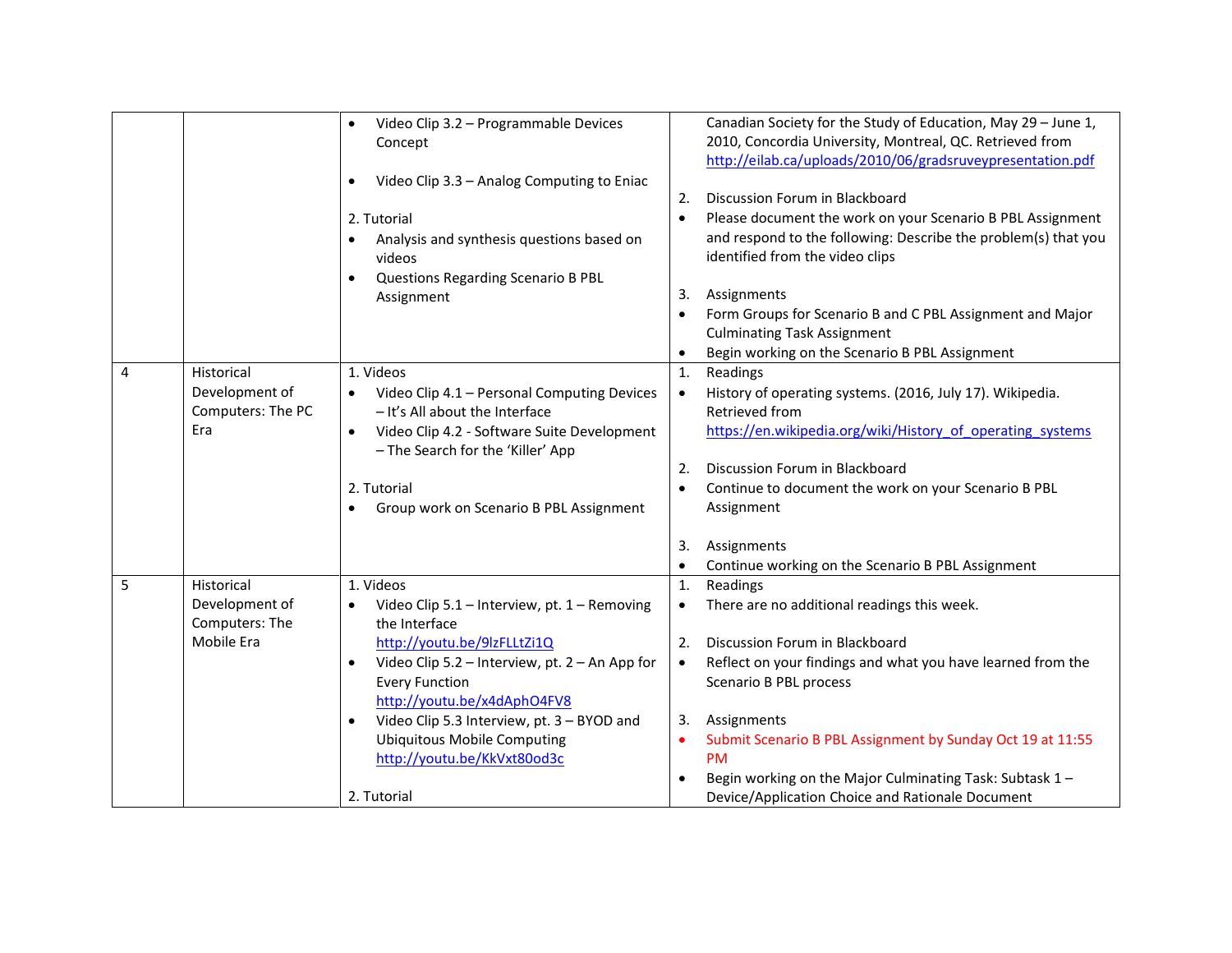|                |                                                                | Group Presentations for Scenario B PBL<br>$\bullet$                                                                                                                                                                                                                                                                                                                                             |                                                                                                                                                                                                                                                                                                                                                                                                                                                                                                                                                                                                                                                                                                                                                                                                                                                                                                                                                                                                                                                                                                                                                                                                                                                                                                                                                                                                                                                                                                                                       |
|----------------|----------------------------------------------------------------|-------------------------------------------------------------------------------------------------------------------------------------------------------------------------------------------------------------------------------------------------------------------------------------------------------------------------------------------------------------------------------------------------|---------------------------------------------------------------------------------------------------------------------------------------------------------------------------------------------------------------------------------------------------------------------------------------------------------------------------------------------------------------------------------------------------------------------------------------------------------------------------------------------------------------------------------------------------------------------------------------------------------------------------------------------------------------------------------------------------------------------------------------------------------------------------------------------------------------------------------------------------------------------------------------------------------------------------------------------------------------------------------------------------------------------------------------------------------------------------------------------------------------------------------------------------------------------------------------------------------------------------------------------------------------------------------------------------------------------------------------------------------------------------------------------------------------------------------------------------------------------------------------------------------------------------------------|
| 6              | Technology and<br>Learning and HCHI<br><b>Competency Model</b> | <b>Assignment Solutions</b><br>1. Videos<br>Video Clip 6.1 (Scenario C PBL) - Jonassen -<br>$\bullet$<br><b>Technology and Learning</b><br>Video Clip 6.2 (Scenario C PBL) - HCHI &<br>$\bullet$<br><b>Competency and Interaction Model</b><br>2. Tutorial<br>Analysis and synthesis questions based on<br>$\bullet$<br>videos<br>Questions Regarding Scenario C PBL<br>$\bullet$<br>Assignment | Readings<br>1.<br>Jonassen, D.H., Peck, K.L. & Wilson, B.G. (1999). Learning with<br>$\bullet$<br>technology: A constructivist perspective. New Jersey: Prentice<br>Hall. P. 12-14.<br>Excerpt from Meaningful Learning with Technology, by D.<br>$\bullet$<br>Jonassen, J. Howland, R.M. Marra, D. Crismond, 2008 edition, p.<br>5-10. Retrieved from<br>http://www.education.com/reference/article/how-does-<br>technology-facilitate-learning<br>Desjardins, F. (2005). Teachers' Representations of their<br>$\bullet$<br>Computer Related Competencies Profile: Toward a Theory of<br>ICT in Education, Canadian Journal of Learning and Technology,<br>31(1).<br>Desjardins, F. J., Lacasse, R. & Bélair, L. M., (2001). Toward a<br>$\bullet$<br>definition of four orders of competency for the use of<br>information and communication technology (ICT) in Education,<br>Computers and Advanced Technology in Education: Proceedings<br>of the Fourth IASTED International Conference, Calgary: ACTA<br>Press, pp. 213-217. Retrieved from<br>http://eilab.ca/uploads/2001/06/DesjardLacas.pdf<br>Discussion Forum in Blackboard<br>2.<br>Please document the work on your Scenario C PBL Assignment<br>$\bullet$<br>and respond to the following: Describe the problem(s) that you<br>identified from the video clips<br>3.<br>Assignments<br>Submit the Major Culminating Task: Subtask 1-<br>$\bullet$<br>Device/Application Choice and Rationale Document<br>Begin working on the Scenario C PBL Assignment<br>$\bullet$ |
| $\overline{7}$ | Epistemological<br>Competencies                                | 1. Videos<br>Video Clip 7.1 - Redefinition of Learning -<br>$\bullet$<br><b>Higher Order Thinking</b><br>Video Clip 7.2 - Computers as Thinking Tools                                                                                                                                                                                                                                           | 1.<br>Readings<br>Garrison, D.R., Anderson, T., & Archer, W. (2001). Critical<br>$\bullet$<br>thinking, cognitive presence and computer conferencing in<br>distance education. American Journal of Distance Education,<br>15(1). Retrieved from                                                                                                                                                                                                                                                                                                                                                                                                                                                                                                                                                                                                                                                                                                                                                                                                                                                                                                                                                                                                                                                                                                                                                                                                                                                                                       |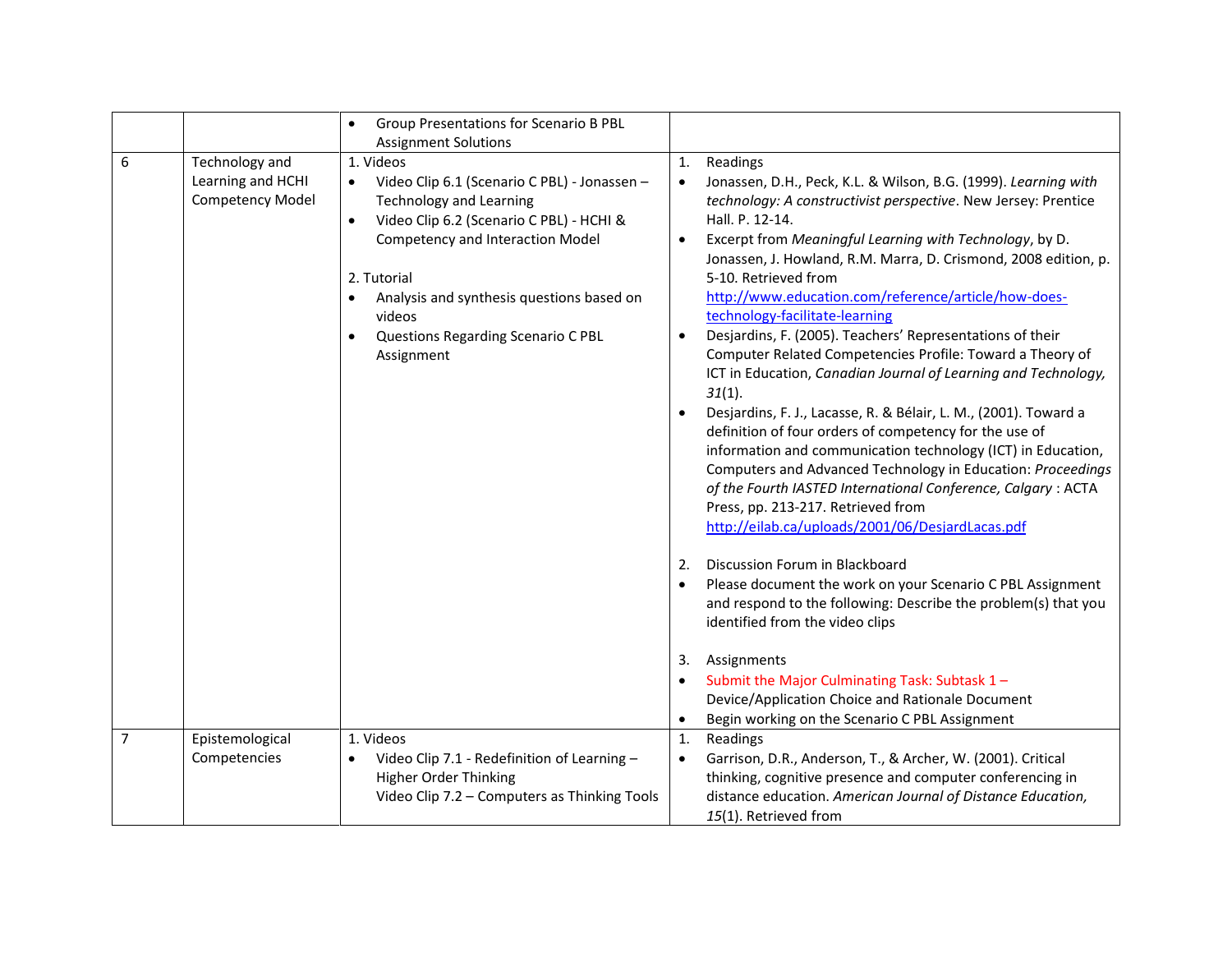|   |                               | 2. Tutorial<br>Analysis and synthesis questions based on<br>$\bullet$<br>videos<br>Questions regarding Scenario C PBL<br>$\bullet$<br>Assignment                                                                                                                                                                                                   | http://cde.athabascau.ca/coi site/documents/Garrison<br>Anderson_Archer_CogPres_Final.pdf<br>Discussion Forum in Blackboard<br>2.<br>Please continue to document the work on your Scenario C PBL<br>$\bullet$<br>Assignment<br>Assignments<br>3.<br>Begin working on Major Culminating Task: Subtask 2 -<br><b>Storyboard Document</b><br>Continue working on the Scenario C PBL Assignment                                                                                                                            |
|---|-------------------------------|----------------------------------------------------------------------------------------------------------------------------------------------------------------------------------------------------------------------------------------------------------------------------------------------------------------------------------------------------|------------------------------------------------------------------------------------------------------------------------------------------------------------------------------------------------------------------------------------------------------------------------------------------------------------------------------------------------------------------------------------------------------------------------------------------------------------------------------------------------------------------------|
| 8 | Informational<br>Competencies | 1. Videos<br>Video Clip 8.1 - WWW Processes: Searching,<br>Sorting, Creating<br>Video Clip 8.2 - Internet Processes:<br>$\bullet$<br>Aggregating, Filtering, Connecting to Ideas<br>and People<br>2. Tutorial<br>Analysis and synthesis questions based on<br>$\bullet$<br>videos<br>Questions regarding Scenario C PBL<br>$\bullet$<br>Assignment | Readings<br>1.<br>There are no additional readings this week.<br>$\bullet$<br>Discussion Forum in Blackboard<br>2.<br>Please continue to document the work on your Scenario C PBL<br>$\bullet$<br>Assignment<br>Assignments<br>3.<br>Submit the Major Culminating Task: Subtask 2-Storyboard<br>$\bullet$<br><b>Document</b><br>Continue working on the Scenario C PBL Assignment<br>$\bullet$                                                                                                                         |
| 9 | <b>Social Competencies</b>    | 1. Videos<br>Video Clip 9.1 - Asynchronous/Synchronous<br>Affordances<br>Video Clip 9.2 - Nethics and Netiquette<br>$\bullet$<br>2. Tutorial<br>Analysis and synthesis questions based on<br>$\bullet$<br>videos<br>Questions regarding Scenario C PBL<br>$\bullet$<br>Assignment                                                                  | Readings<br>1.<br>Hrastinski, S. (2008). Asynchronous & Synchronous E-Learning.<br>$\bullet$<br>Educause Quarterly 4: 51-55. Retrieved from<br>http://net.educause.edu/ir/library/pdf/eqm0848.pdf<br>Discussion Forum in Blackboard<br>2.<br>Please continue to document the work on your Scenario C PBL<br>$\bullet$<br>Assignment<br>Assignments<br>3.<br>Begin working on the Major Culminating Task: Subtask 3 - Draft<br>$\bullet$<br><b>Script Document</b><br>Continue working on the Scenario C PBL Assignment |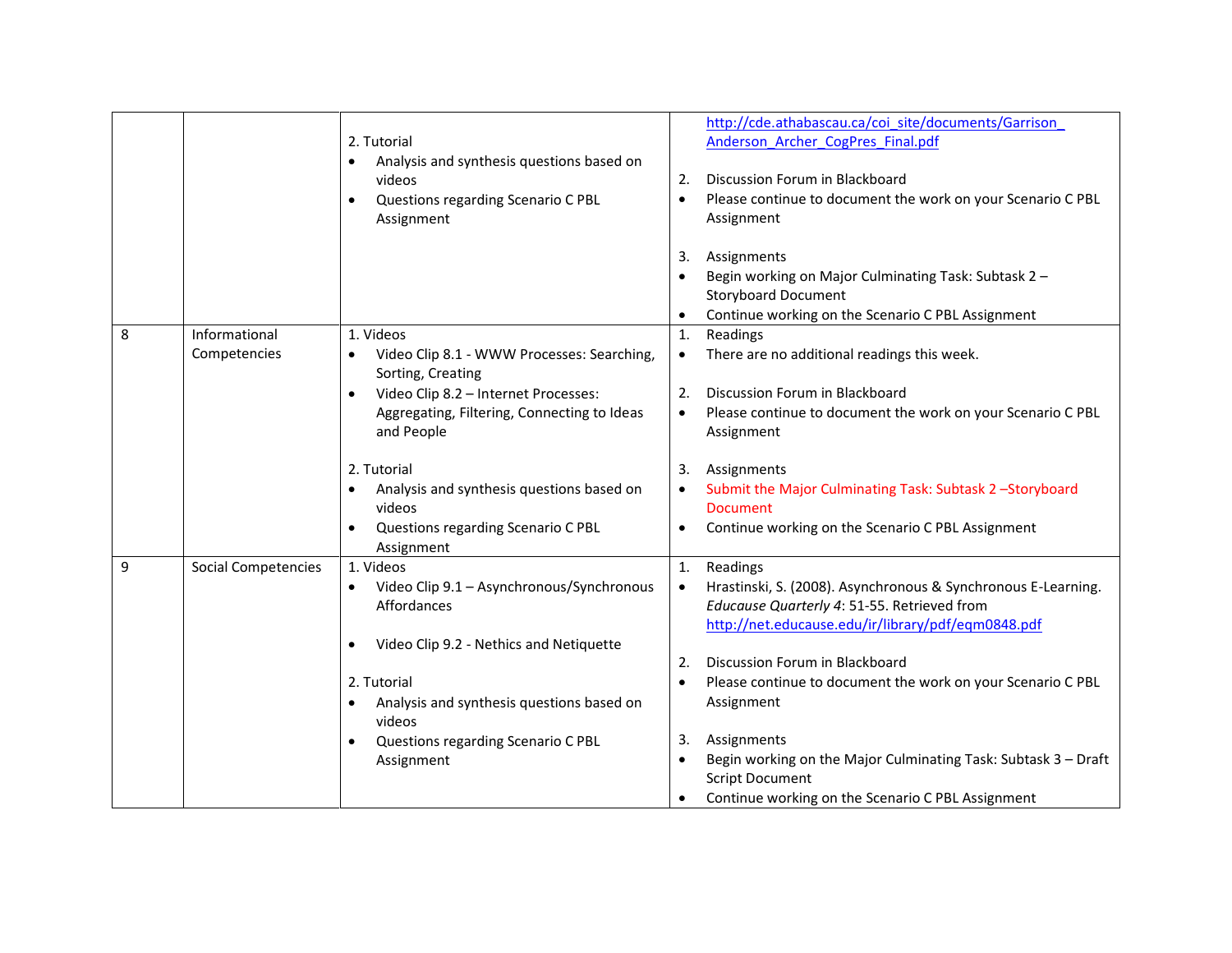| 10 | Technical            | 1. Videos                                                     | 1.             | Readings                                                                                     |
|----|----------------------|---------------------------------------------------------------|----------------|----------------------------------------------------------------------------------------------|
|    | Competencies         | Video Clip 10.1 - OS Interfaces<br>$\bullet$                  | $\bullet$      | Technical Order Module from the Learning with ICT (I/S) B.Ed.<br>course. Retrieved from      |
|    |                      | Video Clip 10.2 - Interface Issues<br>$\bullet$               |                | http://faculty.uoit.ca/vanoostveen/ICT_course2011/                                           |
|    |                      |                                                               |                | module2 Technical order-1.htm                                                                |
|    |                      | 2. Tutorial                                                   |                |                                                                                              |
|    |                      | Analysis and synthesis questions based on<br>$\bullet$        | 2.             | Discussion Forum in Blackboard                                                               |
|    |                      | videos                                                        | $\bullet$      | Please continue to document the work on your Scenario C PBL                                  |
|    |                      | Questions regarding Scenario C PBL<br>$\bullet$<br>Assignment |                | Assignment                                                                                   |
|    |                      |                                                               | 3.             | Assignments                                                                                  |
|    |                      |                                                               |                | Submit the Major Culminating Task: Subtask 3 - Draft Script<br><b>Document</b>               |
|    |                      |                                                               | $\bullet$      | Continue working on the Scenario C PBL Assignment                                            |
| 11 | Interactions - The   | 1. Videos                                                     | 1.             | Readings                                                                                     |
|    | Web 1.0 & The Social | Video Clip 11.1 - Web 1.0 Surfing & Creating<br>$\bullet$     | $\bullet$      | Spivack, N. (2004). New Version of My" Metaweb" Graph-The                                    |
|    | Web 2.0              |                                                               |                | Future of the Net. Minding the Planet, 15, 2008. Retrieved from                              |
|    |                      | Video Clip 11.2 - Web 2.0 Social Networking<br>$\bullet$      |                | http://www.novaspivack.com/science/new-version-of-my-<br>metaweb-graph-the-future-of-the-net |
|    |                      | 2. Tutorial                                                   |                |                                                                                              |
|    |                      | Individual Presentations for the Scenario C<br>$\bullet$      | 2.             | Discussion Forum in Blackboard                                                               |
|    |                      | <b>PBL Assignment</b>                                         | $\bullet$      | Please reflect on your findings, and what you have learned from                              |
|    |                      |                                                               |                | the Scenario C PBL process                                                                   |
|    |                      |                                                               | 3.             | Assignments                                                                                  |
|    |                      |                                                               | $\bullet$      | Submit the Scenario C PBL Assignment                                                         |
|    |                      |                                                               | $\bullet$      | Begin working on the Major Culminating Task: Subtask 4 -                                     |
|    |                      |                                                               |                | Creating and Posting of Final Video                                                          |
| 12 | Interactions - The   | 1. Videos                                                     | $\mathbf{1}$ . | Readings                                                                                     |
|    | Semantic Web 3.0 &   | Video Clip 12. 1 - Web 3.0 Semantic Web<br>$\bullet$          | $\bullet$      | Larson, L. (2012). Web 4.0: The era of online customer                                       |
|    | The Metaweb 4.0      | Video Clip 12.2 - Web 4.0 Metaweb<br>$\bullet$                |                | engagement. Retrieved from<br>http://www.business2community.com/online-marketing/web-        |
|    |                      |                                                               |                | 4-0-the-era-of-online-customer-engagement-0113733                                            |
|    |                      | 2. Tutorial                                                   |                |                                                                                              |
|    |                      | Individual Presentations for the Scenario C                   | 2.             | Discussion Forum in Blackboard                                                               |
|    |                      | <b>PBL Assignment</b>                                         |                |                                                                                              |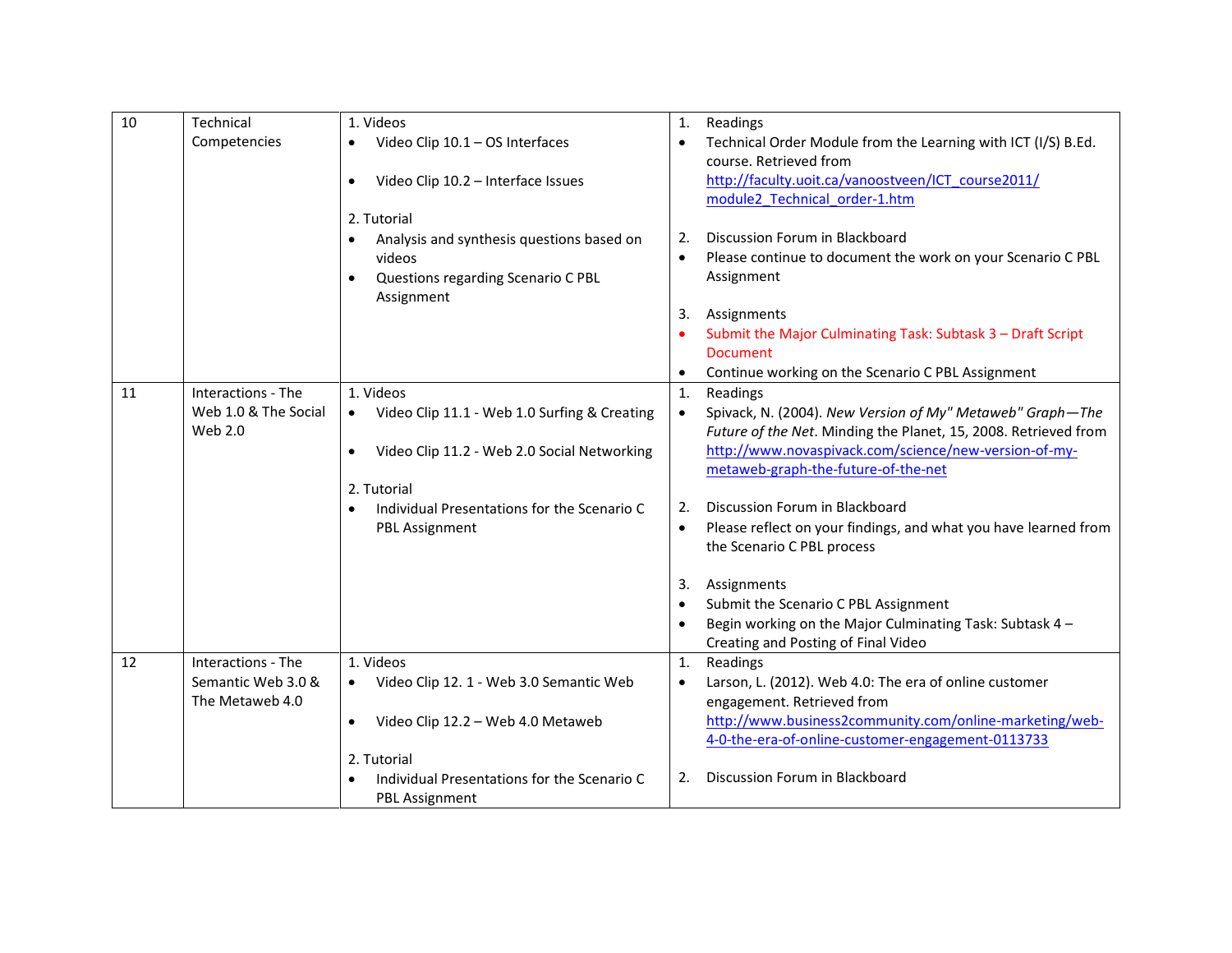|  | Please continue to reflect on your findings, and what you have<br>learned from the Scenario C PBL process                                                     |  |
|--|---------------------------------------------------------------------------------------------------------------------------------------------------------------|--|
|  | Assignments<br>Submit the Major Culminating Task: Subtask 4 – Creating and<br>Posting of Final Video no later than <b>SATURDAY</b><br><b>DECEMBER 3, 2016</b> |  |

Please Note: It is your responsibility to contact your Instructor if you are going to be absent before a tutorial session or if you have any questions or problems about meeting assignments in advance of the due date.

### **1. Required Texts/Readings**

The professor works from a collection of on-line and/or print resources. Many of these texts and documents will be provided through the Blackboard course site, however students can also find an extensive collection of useful Internet links in this course web site, but the resources listed below have general utility and should be regarded as readings that will form part of their own professional library of texts and a matter to encounter for the course:

Cuban, L. (2001). *Oversold and underused: computers in the classroom*. Cambridge: Harvard University Press.

Hampel, R. (2006). Rethinking task design for the digital age: A framework for language teaching and learning in a synchronous online environment. *ReCALL, 18*, pp 105-121.

Kovalchick, A & Dawson, D. (2004). *Education and Technology: an Encyclopedia*. Santa Barbara: ABC-CLIO.

Tyner, K. (1998). *Literacy in a Digital World: Teaching and Learning in the Age of Information*. Erlbaum.

Wikibooks: *Instructional Technology*: [http://en.wikibooks.org/wiki/Instructional\\_Technology](http://en.wikibooks.org/wiki/Instructional_Technology)

Key journals

- Adult Learning
- International Journal of Technologies in Higher Education / Revue international des technologies en pédagogie
- International Review of Research in Open and Distance Learning
- New Directions for Adult and Continuing Education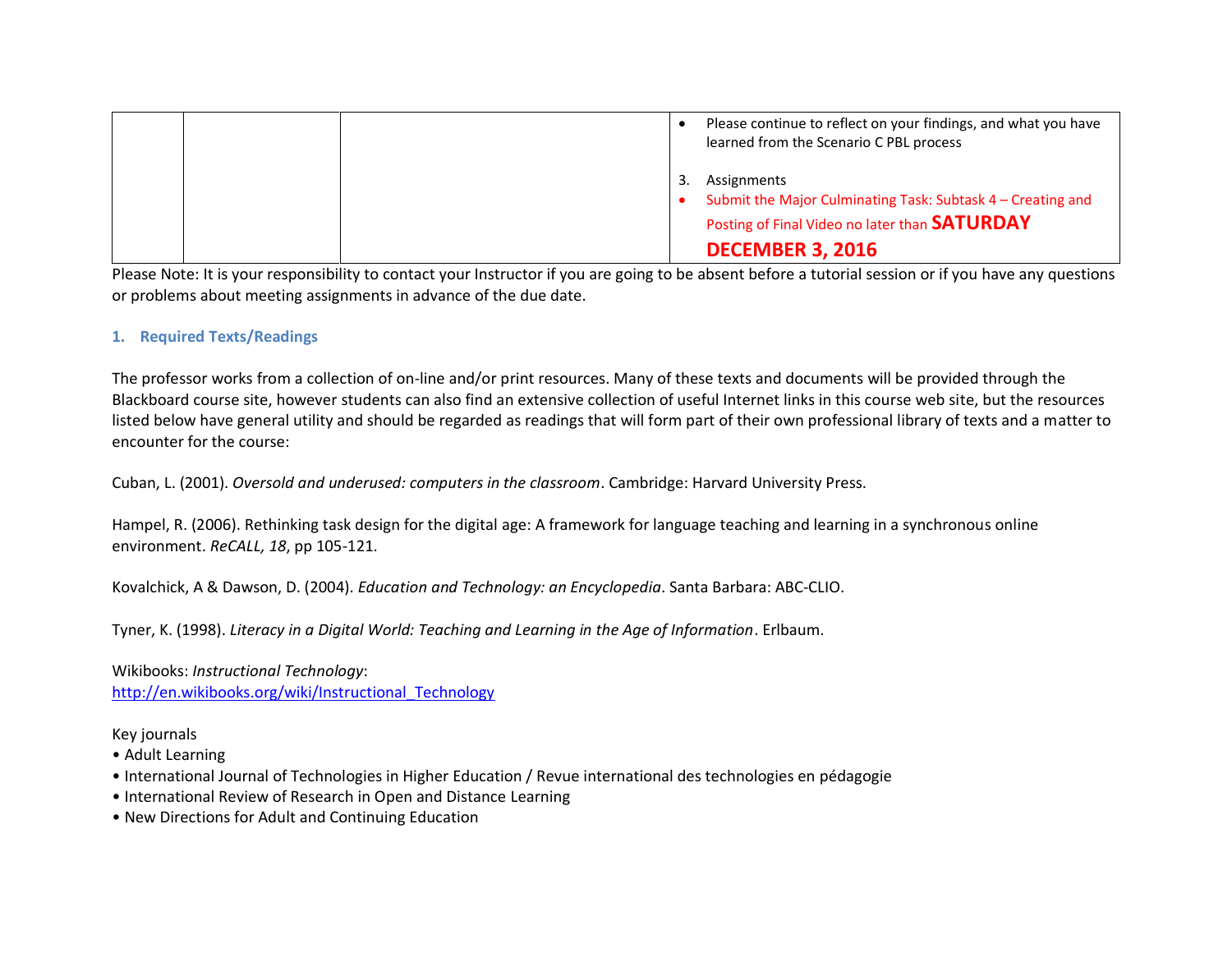- Human Resources Development Quarterly
- Journal of Adult Education
- Journal of Higher Education
- Higher Education
- Review of Higher Education
- Canadian Journal of Higher Education
- Educational Gerontology
- Sociology of Education
- British Journal of Sociology of Education
- British Journal of Educational Technology
- Australasian Journal of Educational Technology

# **8. Evaluation Method**

All assignments and tasks undertaken in this course must be accompanied by a copy of the appropriate rubric as completed by each individual, including all group work assignments). The instructor in the course will complete a copy of the rubric for the individual. For some tasks, such as the group based PBL activities, will require peers to complete the rubric as well. In all cases, each individual learner is required to review and combine all completed rubrics and to justify major discrepancies that exist between the completed rubrics with written statements in order to arrive at the final grade for the assignment.

# **Rubric for Participation**

Given the online format of this course it is essential that you are present and able to participate fully in our synchronous tutorial sessions as well as any asynchronous discussions that emerge during the course. This includes being prepared (i.e. doing the pre-readings) for each class. Participation will be self-assessed using the following rubric:

| Objective/Criteria | <b>Above Standard</b>          | <b>At Standard</b>               | <b>Approaching Standard</b> | <b>Below Standard</b>         |
|--------------------|--------------------------------|----------------------------------|-----------------------------|-------------------------------|
| Content            | Contributes factually correct, | Contributes information that     | Repeats but does not add    | Contributes information that  |
|                    | reflective and substantive     | is factually correct; lacks full | substantive information to  | is off-topic, incorrect, or   |
|                    | content. Contributions are     | development of concept or        | the discussion.             | irrelevant to the discussion. |
|                    | comprehensive, yet succinct,   | thought. Contributions are       | Contributions are routine,  | Contributions demonstrate     |
|                    | showing a strong               | thorough, showing a              | showing a developing        | only an emerging              |
|                    | understanding of the topic.    | competent understanding of       | understanding of the topic. | understanding of the          |
|                    |                                | the topic.                       |                             | material.                     |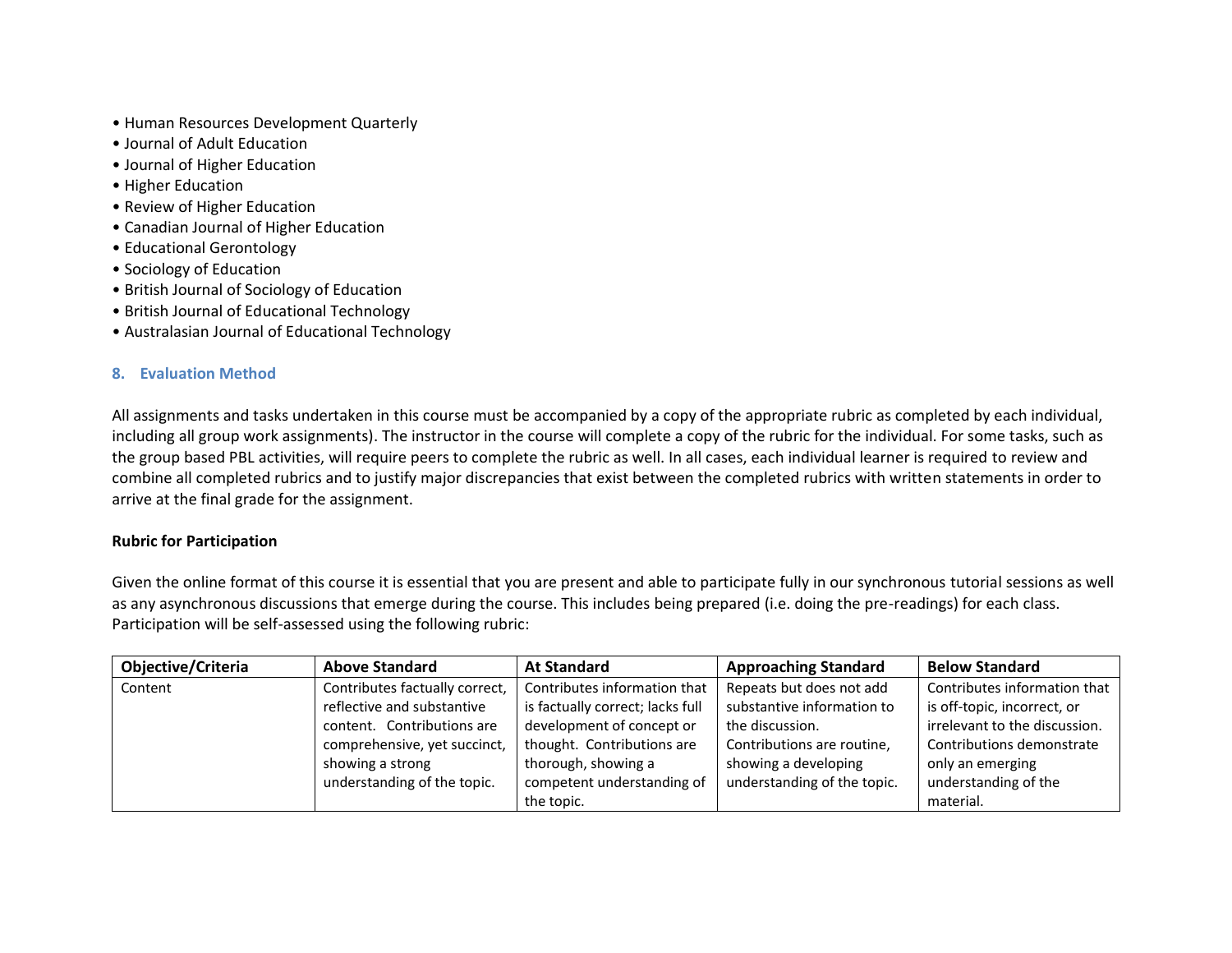| Connection           | Contributes ideas that<br>significantly illustrate the<br>concepts under<br>consideration, draws<br>connections between theory<br>and practice and provides a<br>context for the topics in<br>question. | Contributes ideas that help<br>somewhat illustrate the<br>concepts under<br>consideration and draws<br>some connections between<br>theory and practice. | Contributes ideas which help<br>illustrate the concepts under<br>consideration but does not<br>help draw connections<br>between theory and<br>practice. | Contributes ideas that do<br>not significantly help in<br>clarifying concepts or<br>making a point. |
|----------------------|---------------------------------------------------------------------------------------------------------------------------------------------------------------------------------------------------------|---------------------------------------------------------------------------------------------------------------------------------------------------------|---------------------------------------------------------------------------------------------------------------------------------------------------------|-----------------------------------------------------------------------------------------------------|
| References & Support | Uses references to<br>literature, readings, or<br>personal experience to<br>support comments.                                                                                                           | Incorporates some<br>references from literature<br>and personal experience.                                                                             | Uses personal experience,<br>but no references to<br>readings or research.                                                                              | Includes no references or<br>supporting experience.                                                 |
| Collaboration        | Responds to peers in a<br>thoughtful manner,<br>comparing and contrasting<br>own viewpoint.<br>Demonstrates an<br>understanding and<br>appreciation of convergent<br>ideas and opinions.                | Responds to peers and<br>demonstrates a clear effort<br>to consider other viewpoints<br>and opinions.                                                   | Responds to peers, but<br>responses often do not<br>adequately consider other<br>viewpoints and opinions.                                               | Does not respond to peers.                                                                          |
| Tone and Clarity     | Uses clear, standard<br>academic language to<br>communicate ideas in a<br>professional but engaging<br>way.                                                                                             | Uses straightforward<br>language that clearly<br>conveys meaning.                                                                                       | Uses language that generally<br>conveys meaning.                                                                                                        | Uses language that impedes<br>meaning because of errors in<br>usage.                                |

# **Rubric for Problem Based Learning Scenarios (Scenario A, B and C PBL Assignments)**

Learning within the context of the PBL scenarios will be self and peer assessed using the following rubric:

| <b>Objective/Criteria</b> | <b>Above Standard</b>                                                        | <b>At Standard</b>                         | <b>Approaching Standard</b>                           | <b>Below Standard</b>    |
|---------------------------|------------------------------------------------------------------------------|--------------------------------------------|-------------------------------------------------------|--------------------------|
| Problem Recognition       | Demonstrates the ability to                                                  | Demonstrates the ability to                | Demonstrates the ability to                           | Not able to identify any |
|                           | identify problems, as they<br>were clearly defined in<br>written statements. | identify problems with<br>some assistance. | identify problems with a<br>great deal of assistance. | problems.                |
| Organization & Structure  | All arguments were clearly                                                   | Most arguments were                        | All arguments were clearly                            | All arguments were not   |
|                           | tied to an idea and                                                          | clearly tied to an idea and                | tied to an idea but the                               | clearly tied to an idea. |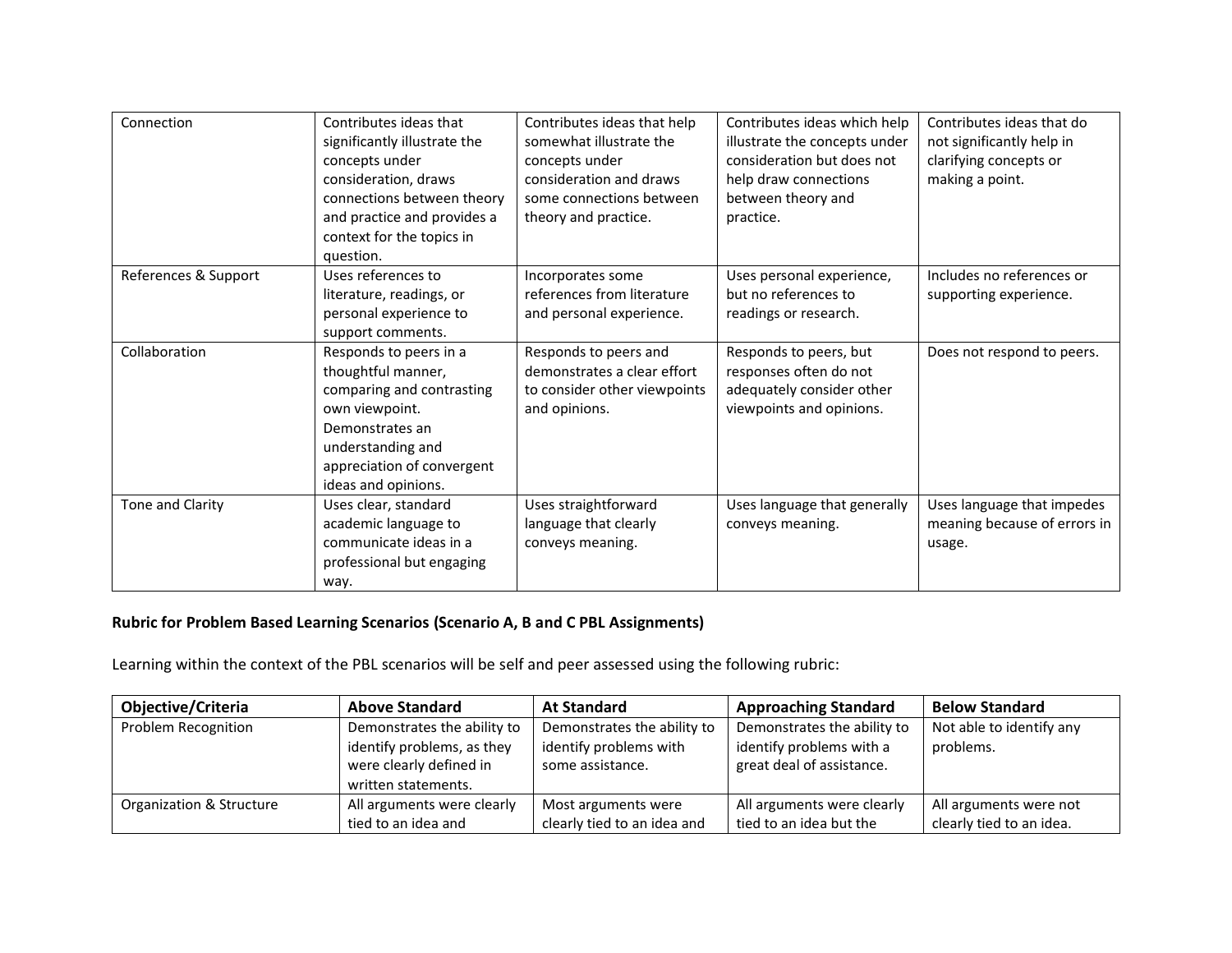|                            | organized in a tight, logical<br>fashion.                                                                                                                                        | organized in a tight, logical<br>fashion.                                                                                                                                               | organization was<br>sometimes not clear or<br>logical.                                                                                                                                                  |                                                                                                                                                                                         |
|----------------------------|----------------------------------------------------------------------------------------------------------------------------------------------------------------------------------|-----------------------------------------------------------------------------------------------------------------------------------------------------------------------------------------|---------------------------------------------------------------------------------------------------------------------------------------------------------------------------------------------------------|-----------------------------------------------------------------------------------------------------------------------------------------------------------------------------------------|
| Understanding of the Topic | Demonstrates an<br>understanding of<br>information that is<br>relevant, fosters higher-<br>level thinking, and clearly<br>relates to the skills and<br>concepts to be developed. | Demonstrates an<br>understanding of<br>information that is semi-<br>relevant, fosters higher-<br>level thinking, and begins to<br>relate to the skills and<br>concepts to be developed. | Demonstrates an<br>understanding of<br>information that touches on<br>relevant information,<br>displays lower-level<br>thinking, and begins to<br>relate to the skills and<br>concepts to be developed. | Demonstrates an<br>understanding of<br>information that is not<br>relevant, discourages higher<br>level thinking, and fails to<br>relate to the skills and<br>concepts to be developed. |
| Argument                   | All information presented<br>in the argument was clear,<br>accurate and thorough.                                                                                                | Most information<br>presented in the argument<br>was clear, accurate and<br>thorough.                                                                                                   | Most information<br>presented in the argument<br>was clear and accurate, but<br>was not thorough.                                                                                                       | Information had several<br>inaccuracies or was usually<br>not clear.                                                                                                                    |
| Solution                   | Evidence that multiple<br>solutions were<br>contemplated is provided;<br>chosen solution is tested<br>against the problem<br>providing evidence of its<br>success.               | Evidence that a single<br>solution was contemplated<br>is provided; chosen solution<br>is tested against the<br>problem providing evidence<br>of its success.                           | A single solution was<br>contemplated but is vague.<br>No evidence is given that<br>the solution against the<br>problem.                                                                                | The solution is incomplete<br>or vague; No evidence is<br>given that the solution was<br>tested against the problem.                                                                    |

PBL Assessment Rubric modified from Center for Teaching (2007). Example Rubric for Grading Problem-Based Learning Assignments. The University of Iowa: Iowa City. Retrieved July 5, 2012 from http://centeach.uiowa.edu/materials/PBL%20Rubric.pdf (Note the URL is no long active.)

# **Rubric for Self/Peer Assessment of Collaborative Group Work**

The work in this course will be conducted, for the most part, in small groups. The groups are expected to work collaboratively. Collaborative group work will be self and peer assessed using the following rubric:

| <b>Objective/Criteria</b>         | <b>Above Standard</b>                   | <b>At Standard</b>                                                  | <b>Approaching Standard</b>                                 | <b>Below Standard</b>                                 |
|-----------------------------------|-----------------------------------------|---------------------------------------------------------------------|-------------------------------------------------------------|-------------------------------------------------------|
| <b>Responsibility for Oneself</b> | In addition to At Standard<br>criteria: | is prepared and ready<br>to work with the team;<br>is available for | is sometimes prepared<br>and ready to work with<br>the team | is not prepared and<br>ready to work with the<br>team |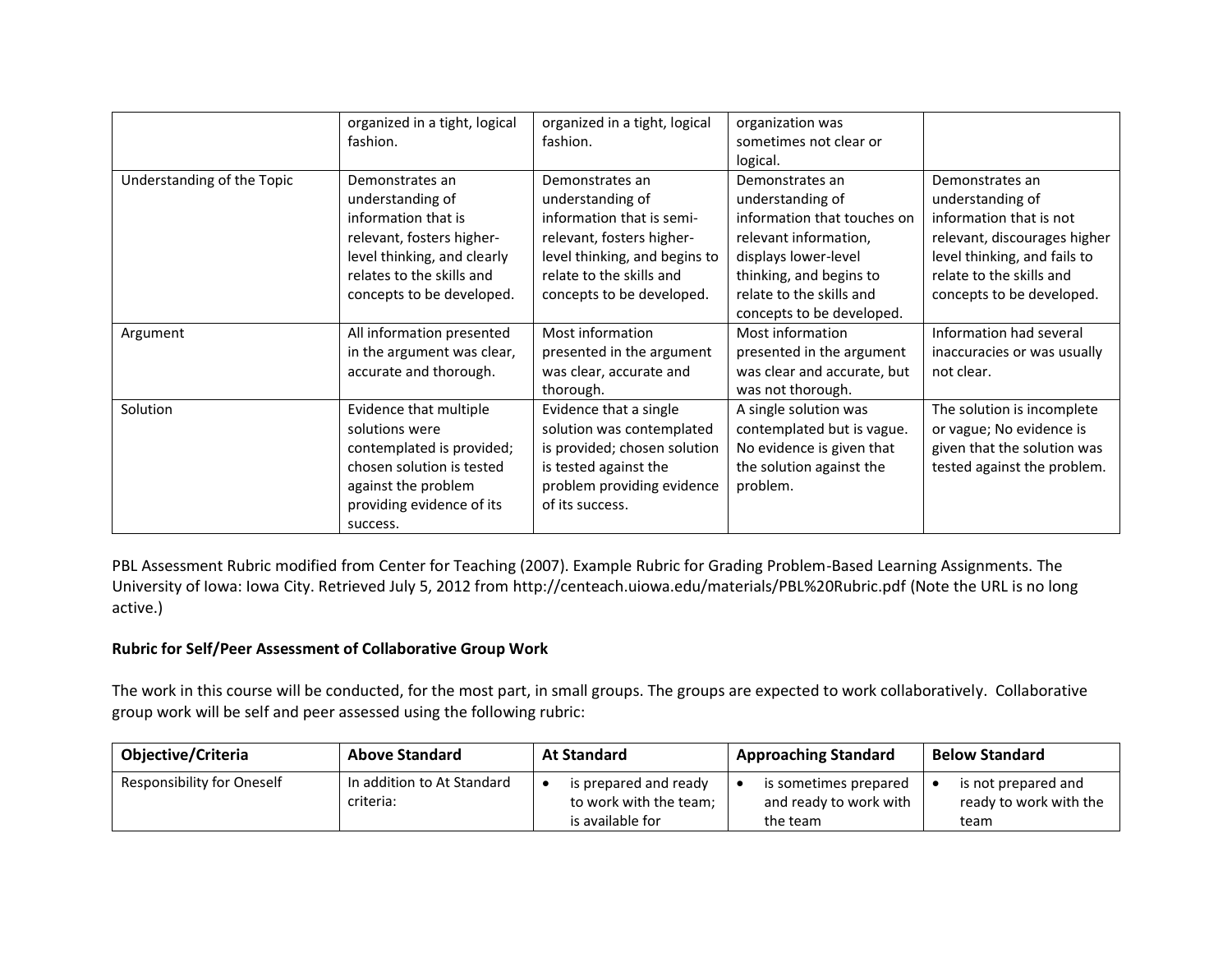|                    | exhibits self-imposed<br>$\bullet$<br>initiative<br>asks for additional<br>$\bullet$<br>feedback to improve<br>his or her work,<br>beyond what everyone<br>has been given                                                                                                                                                                                      | meetings and uses the<br>team's communication<br>system<br>does what he or she is<br>$\bullet$<br>supposed to do<br>without having to be<br>reminded<br>completes tasks on<br>$\bullet$<br>time<br>uses feedback from<br>others to improve his<br>or her work                                                                                                               | does some project<br>$\bullet$<br>tasks, but needs to be<br>reminded<br>competes some tasks<br>$\bullet$<br>on time<br>sometimes uses<br>$\bullet$<br>feedback from others                                                                                     | does not do project<br>$\bullet$<br>tasks<br>does not complete<br>$\bullet$<br>tasks on time<br>does not use feedback<br>from others to improve<br>his/her work                                                                                |
|--------------------|----------------------------------------------------------------------------------------------------------------------------------------------------------------------------------------------------------------------------------------------------------------------------------------------------------------------------------------------------------------|-----------------------------------------------------------------------------------------------------------------------------------------------------------------------------------------------------------------------------------------------------------------------------------------------------------------------------------------------------------------------------|----------------------------------------------------------------------------------------------------------------------------------------------------------------------------------------------------------------------------------------------------------------|------------------------------------------------------------------------------------------------------------------------------------------------------------------------------------------------------------------------------------------------|
| Helping the Team   | In addition to At Standard<br>criteria:<br>steps in to help the<br>$\bullet$<br>team when another<br>member is absent<br>encourages others to<br>$\bullet$<br>share ideas, helps to<br>make them clear, and<br>connects them to the<br>team's work<br>notices if a team<br>$\bullet$<br>member does not<br>understand something<br>and takes action to<br>help | helps the team solve<br>$\bullet$<br>problems, manage<br>conflicts, and stay<br>focused and organized<br>shares ideas that help<br>$\bullet$<br>the team improve its<br>work<br>gives useful feedback<br>$\bullet$<br>(specific and<br>supportive) to others<br>so they can improve<br>their work<br>offers to help others do<br>$\bullet$<br>their work if they need<br>it | cooperates with the<br>$\bullet$<br>team but does not<br>actively help it<br>makes some effort to<br>$\bullet$<br>share ideas with the<br>team<br>sometimes gives useful<br>$\bullet$<br>feedback to others<br>sometimes offers to<br>$\bullet$<br>help others | does not help the team<br>$\bullet$<br>solve problems; may<br>cause problems<br>does not share ideas<br>$\bullet$<br>with other team<br>members<br>does not give useful<br>feedback to others<br>does not offer to help<br>$\bullet$<br>others |
| Respect for Others | In addition to At Standard<br>criteria:<br>encourages the team<br>$\bullet$<br>to be respectful to<br>each other<br>recognizes everyone's<br>$\bullet$<br>strengths and<br>encourages the team<br>to use them                                                                                                                                                  | listens carefully to<br>$\bullet$<br>teammates<br>is polite and kind to<br>$\bullet$<br>teammates                                                                                                                                                                                                                                                                           | usually listens to<br>$\bullet$<br>teammates, but not<br>always<br>is polite and kind to<br>$\bullet$<br>teammates most of the<br>time, but not always                                                                                                         | does not pay attention<br>$\bullet$<br>to what teammates are<br>talking about<br>does not show respect<br>$\bullet$<br>for teammates (may<br>interrupt, ignore ideas,<br>hurt feelings)                                                        |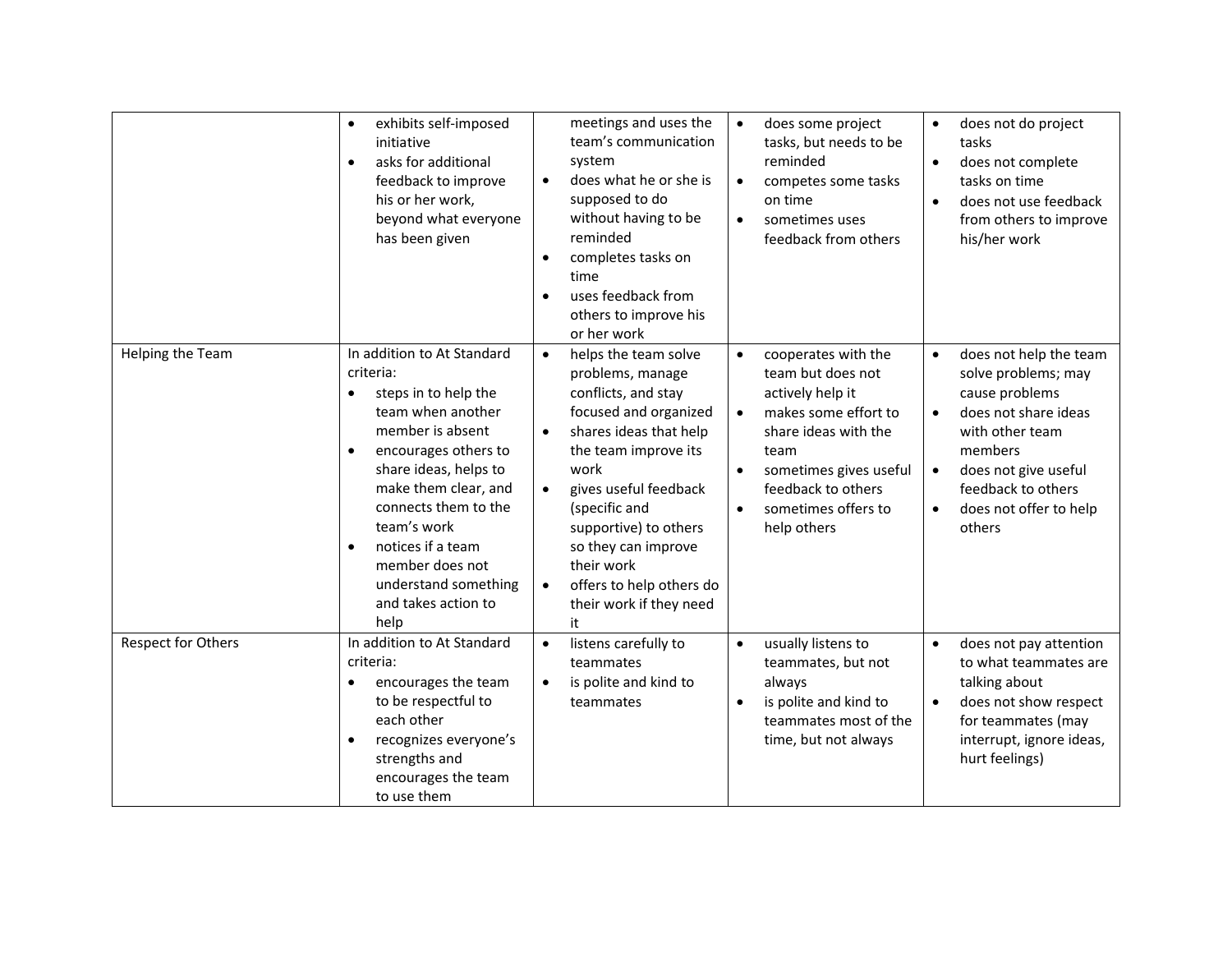#### **Rubric for Culminating Task (Video)**

The culminating assigned task for this course will be self and peer assessed using the following rubric:

| Objective/Criteria       | <b>Above Standard</b>                                                                                                                                            | <b>At Standard</b>                                                                                                                                               | <b>Approaching Standard</b>                                                                                                   | <b>Below Standard</b>                                                     |
|--------------------------|------------------------------------------------------------------------------------------------------------------------------------------------------------------|------------------------------------------------------------------------------------------------------------------------------------------------------------------|-------------------------------------------------------------------------------------------------------------------------------|---------------------------------------------------------------------------|
| Relevance                | Video 'text' is on target and<br>brings in more than one<br>perspective to bear on the<br>analysis or descriptions.                                              | Video 'text' is on target and<br>deals entirely with the<br>subject both in general<br>terms as well as with<br>principal elements in a very<br>specific manner. | Video 'text' treats some<br>specific elements of the<br>subject.                                                              | Video 'text' does refer to<br>the subject at hand in a<br>general manner. |
| Coherence and clarity    | The overall structure is such<br>that the arguments are<br>presented in a clearly<br>refutable manner as both<br>concepts and logic are<br>defined and followed. | Excellent structure allowing<br>the audience to grasp all<br>the ideas and understand<br>the logical links between<br>them.                                      | The structure allows for<br>good understanding of the<br>relationships between the<br>different parts of the video<br>'text'. | Ideas are presented but<br>links are weak and difficult<br>to follow.     |
| Depth                    | All terms and concepts are<br>defined in a formal manner<br>and referenced, and some<br>documented criticism are<br>also identified.                             | All principal concepts are<br>clearly defined with some<br>references and<br>justifications.                                                                     | Main concepts are defined<br>but without references.                                                                          | Ideas presented without<br>defining any terms or<br>concepts.             |
| Quality of language used | Publishable or almost!                                                                                                                                           | Easy to view/listen to,<br>where the ideas come<br>forward in a clear, well-<br>structured form.                                                                 | Good form used and a<br>notable effort has been<br>made to facilitate<br>viewing/listening.                                   | Correct syntax and<br>grammar used.                                       |

*Final course grades may be adjusted to conform to program or Faculty grade distribution profiles. Further information on grading can be found in Section 5 of the UOIT Academic Calendar.*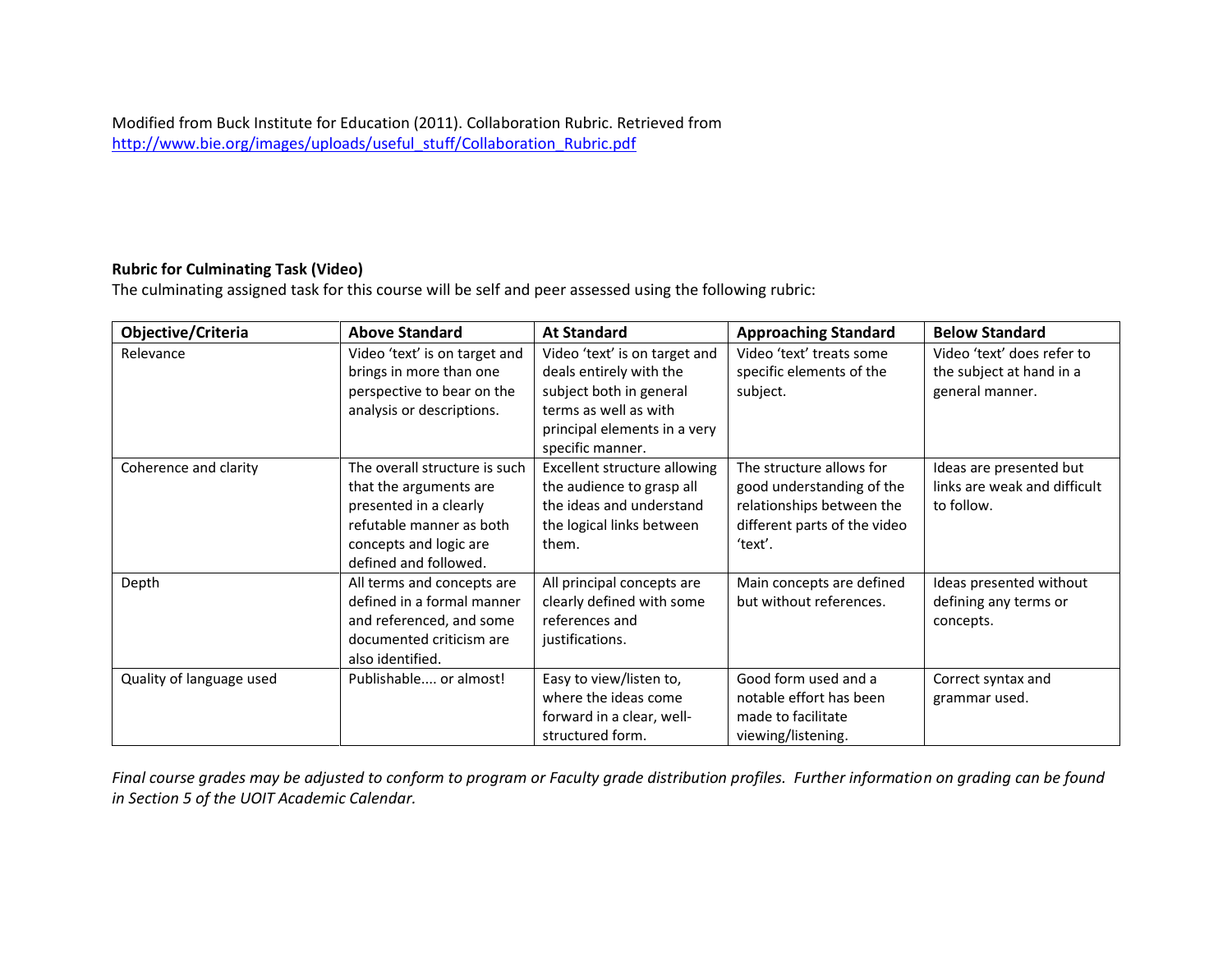#### **9. Assignments and Tests**

| Due Date | Assignment                                                                    | <b>Type</b> | Value |
|----------|-------------------------------------------------------------------------------|-------------|-------|
| Ongoing  | <b>Ongoing Participation</b>                                                  | Individual  | 20%   |
| Week 2   | Scenario A PBL                                                                | Individual  | 5%    |
| Week 5   | Scenario B PBL                                                                | Group       | 15%   |
| Week 11  | Scenario C PBL                                                                | Group       | 20%   |
| Week 6   | Major Culminating Task: Subtask 1-<br>Device/Application Choice and Rationale | Group       | 10%   |
|          | Document                                                                      |             |       |
| Week 8   | Major Culminating Task: Subtask 2 – Storyboard<br>Document                    | Group       | 10%   |
| Week 10  | Major Culminating Task: Subtask 3 - Draft Script<br>Document                  | Group       | 10%   |
| Week 12  | Major Culminating Task: Subtask 4 - Creation and<br>Posting of Final Video    | Group       | 10%   |

Assignment criteria are specified in the detailed assignment descriptions. Read them carefully to be sure that you have fulfilled all aspects of the requirements. Assignments are DUE ON THE DAY indicated. Late assignments will be handled as follows:

- **Non-negotiated Late Assignment** An assignment that has been posted late without prior agreement between the student and the professor to extend the time for the assignment to be handed in will be considered a non- negotiated late assignment and will be assigned a grade of zero.
- **Negotiated Late Assignment** An assignment that has been handed in late in accordance with a mutually agreed deadline and penalty (if applicable) will be considered a negotiated late assignment and will be marked in accordance with the mutually agreed terms.
- **Extenuating Circumstances** The professor will consider individually, rare extenuating circumstances, which may cause an assignment to be late. Examples of extenuating circumstances include hospitalization, death of a loved one, traffic accidents, etc. The student must provide documentation to validate the extenuating circumstance. It will be at the professor's discretion to work out the extension in this situation.

### **Detailed Assignment Descriptions**

#### **Ongoing Participation – 20%**

Ongoing participation marks will be awarded for Participation in synchronous sessions as well as any asynchronous discussions. You will submit a completed Self-Assessment Rubric for Participation in Week 12.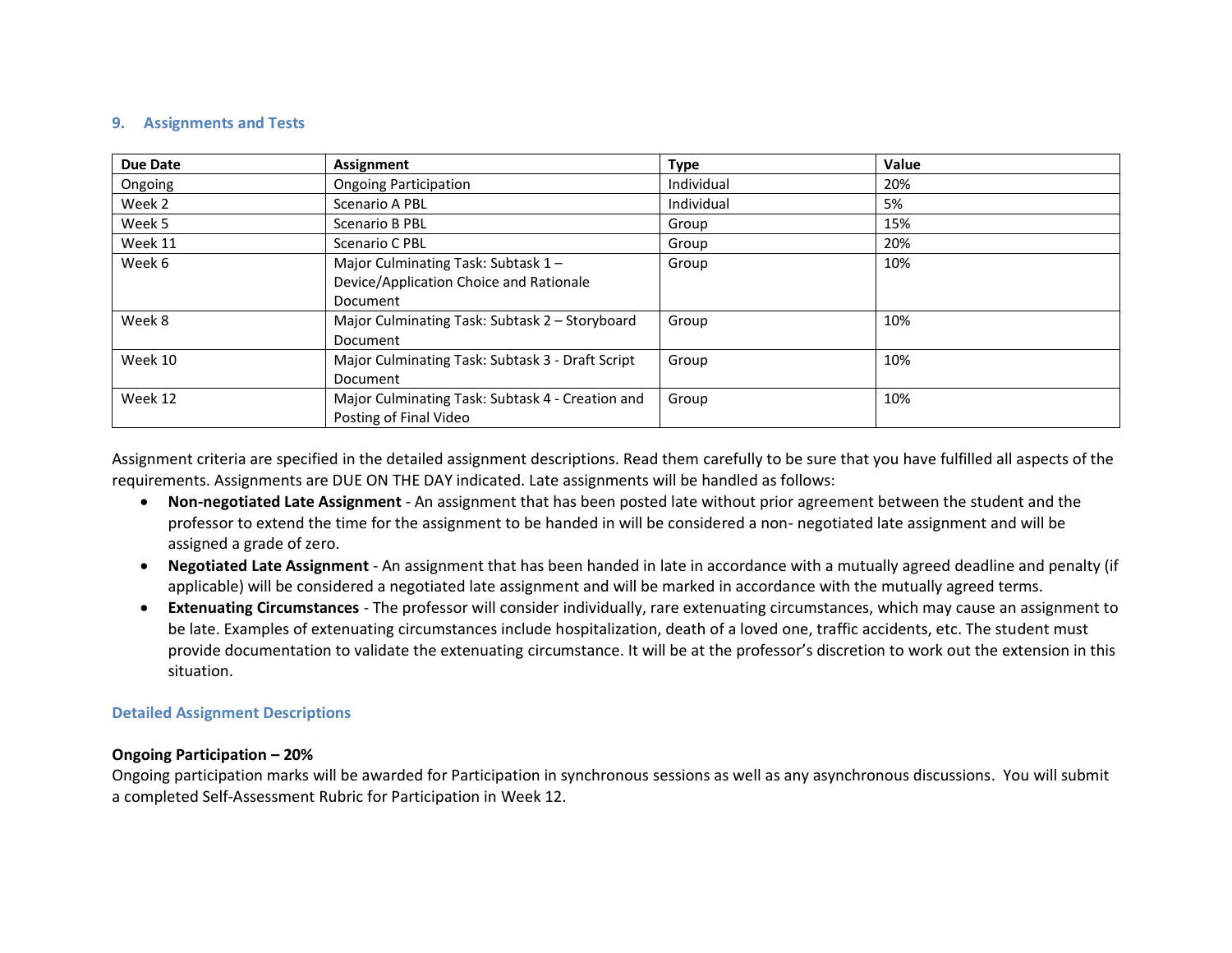# **Problem-Based Learning Scenarios – Total of 40% (A, B and C)**

Learning, as defined by the use of higher-order thinking to generate new understandings, in this course will be created using Problem-based Learning (PBL) strategies. These strategies require learners to engage in active learning opportunities in which each learner will be expected to:

- examine and try out what you know (knowledge)
- discover what you need (resources such as information)
- develop your people skills for achieving higher performance in teams
- **·** improve your communications skills
- state and defend positions with evidence and sound arguments
- become more flexible in processing information and meeting obligations
- practice skills that you will need in your career

Landsberger, J. (2012). Study Guides and Strategies. Retrieved on July 8, 2012 from<http://www.studygs.net/pbl.htm>

The PBL scenarios are the major learning activities in this course. The Scenario A PBL Assignment will be done individually, and the Scenario B and C PBL Assignments will be tackled in groups of 3-4 max. Each group should work collaboratively, negotiating all understandings and documenting all work on the discussion forum in Blackboard.

Scenarios B and C will culminate in presentations that will occur during the tutorial sessions using the following schedule:

- Scenario B Presentations Week 5
- Scenario C Presentations must be scheduled for either Week 11 or Week 12

Immediately following your presentation for both Scenario B & C you will be expected to upload a copy of the presentation file (or a URL link) and a completed individual PBL Assessment Rubric and Collaboration Assessment Rubric to the Assignment Tool in Blackboard. Scenario B & C will also make use of peer assessment. Accordingly you may be asked to complete a PBL Peer Assessment Rubric for 1 or more of the presentations you attend.

### **Scenario A PBL Assignment - 5% (Discussion Week 2)**

Problem: The primary goal is for you to formulate an argument regarding whether Prensky is correct regarding the existence of Digital Natives and the implications for the educational system in the US (and by extension in Canada).

Process: Individually engage in a PBL process in which you will identify and actively seek out the knowledge and resources that will be necessary to fully understand the problem and create a solution(s) to the problem. You should move beyond opinion by gathering backing documentation from the literature. You will need to do some extensive reading of materials referenced in the Session 1 Readings and in Video Clip 1.3 and then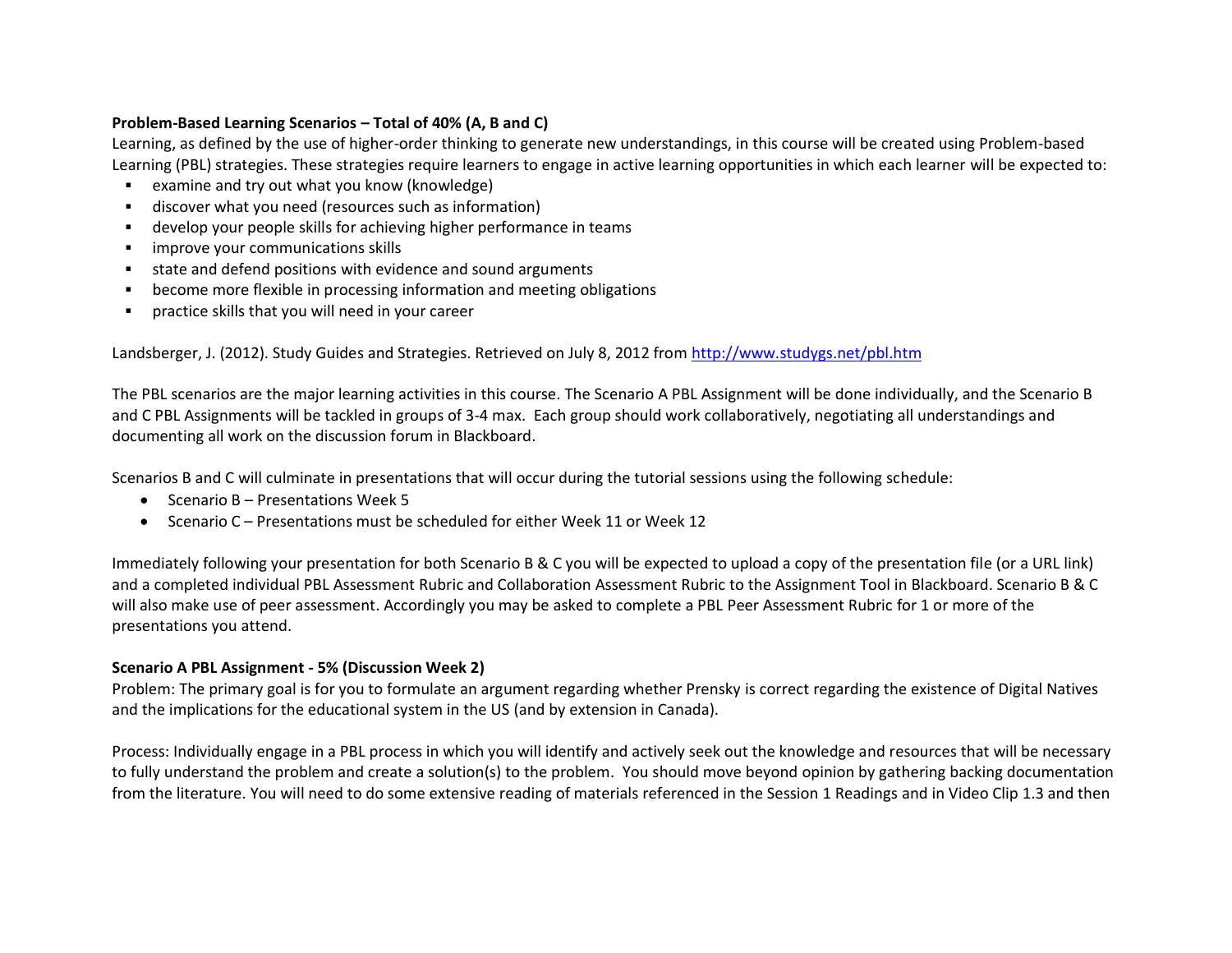move further afield by finding your own resources. You should make use of the electronic resources available to you in through UOIT's online library.

Your solution can be in written format, or can be in a variety of alternate formats including audio, video, multimedia etc. Please be prepared to discuss your findings in the Week 2 tutorial session.

#### Prompts:

- 1. View Video Clip 1.3 and complete the Session 1 Readings
- 2. Identify the problem, specifically the differential between the current and desired situation,
- 3. Identify your role/perspective with respect to the problem,
- 4. Find and create the knowledge and resources possessed and required to understand the problem,
- 5. Find and create the knowledge and resources possessed and required to create a solution(s),
- 6. Create a solution(s),
- 7. Present your findings in a discussion to be conducted in the Week 2 tutorial session.
- 8. Submit a copy of your solution and a completed Self-Assessment for Scenario A PBL Assignment rubric to the Scenario A PBL Assignment Dropbox in Blackboard.
- 9. Reflect on your findings and the PBL process on the Discussion Forum in Blackboard.

### **Scenario B PBL Assignment – 15 % (Present Week 5)**

Problem: To be identified by the learners based on the context/scenario given in Video Clip 3.1 (Scenario B): Exploring the Purposes of Digital Technology

Process: As a group of 3-4 peers, you will work collaboratively to analyze the PBL Scenario B presented in Video Clip 3.1 and identify a problem of import to you that is referenced in the Video Clip. Once you have identified the problem, you will work at identifying the required knowledge and resources that you have available AND the knowledge and resources you will need to create and find in order to build a solution to your problem.

Document all of your work and your thoughts for each week while progressing on the Scenario B PBL Assignment Discussion. Group members will be responsible for presenting your solution during the Week 5 tutorial session. You may use any technologies that are available to you for your presentation.

Prompts: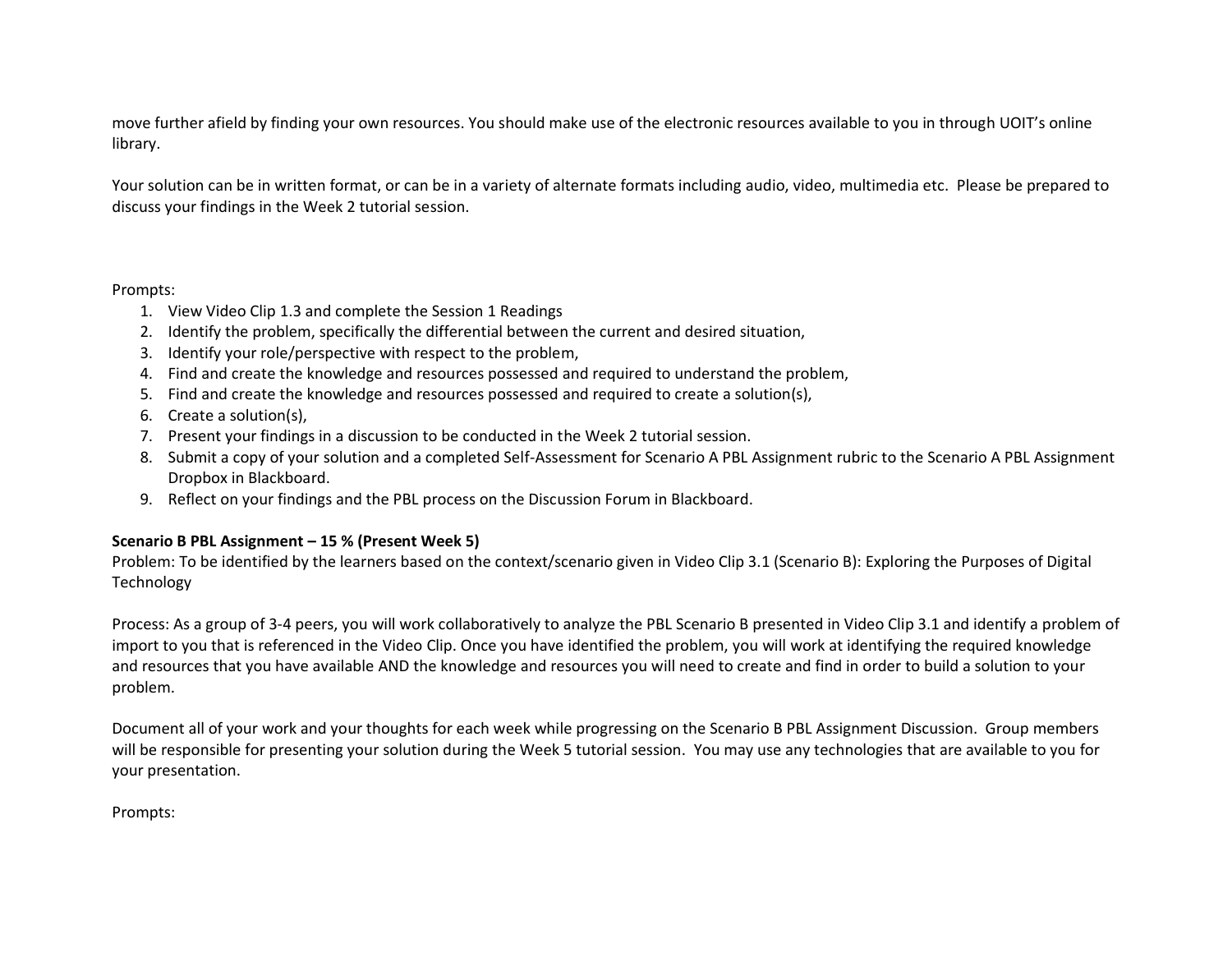- 1. View Video Clip 3.1.
- 2. Based on the contexts/scenarios given in the video clips, work collaboratively with your fellow group members to identify a problem as you perceive it.
- 3. With your group members, negotiate the details of the problem you will be working on.
- 4. Identify your group role/perspective with respect to the problem.
- 5. Find and create the knowledge and resources possessed and required to understand the problem.
- 6. Find and create the knowledge and resources possessed and required to create a solution(s).
- 7. Create a solution(s).
- 8. Present your group findings in your Week 5 tutorial session.
- 9. Submit the following to the Scenario B PBL Assignment Dropbox in Blackboard:
	- A copy of your presentation
	- A completed Self-Assessment for Scenario B PBL Assignment Rubric
	- A completed Peer-Assessment for Scenario B PBL Assignment Rubric (if required)

10. Reflect on your findings, what you have learned from the Scenario B PBL process on the Discussion Board in Blackboard.

# **Scenario C PBL Assignment – 20% (Present Week 11/12)**

Problem: To be identified by the learners based on the context/scenario given in Video Clip 6.1 (Scenario C PBL) - Jonassen – Technology and Learning and Video Clip 6.2 (Scenario C PBL) - HCHI & Competency and Interaction Model

Process: In the same group that you worked in for the Scenario B PBL Assignment, you will work collaboratively to analyze the PBL Scenario C presented in Video Clip 6.1 and Video Clip 6.2 and identify a problem of import to you that is referenced in the Video Clip. Once you have identified the problem, you will work at identifying the required knowledge and resources that you have available AND the knowledge and resources you will need to create and find in order to build a solution to your problem.

Document all of your work and your thoughts for each week while progressing on the Scenario C PBL Discussion Board in Blackboard. Group members will be responsible for presenting your solution during the Week 11 or 12 tutorial session. You may use any technologies that are available to you for your presentation.

# Prompts:

- 1. View Video Clip 6.1 & 6.2.
- 2. Based on the contexts/scenarios given in the video clips, work collaboratively with your fellow group members to identify a problem as you perceive it.
- 3. With your group members, negotiate the details of the problem you will be working on.
- 4. Identify your group role/perspective with respect to the problem.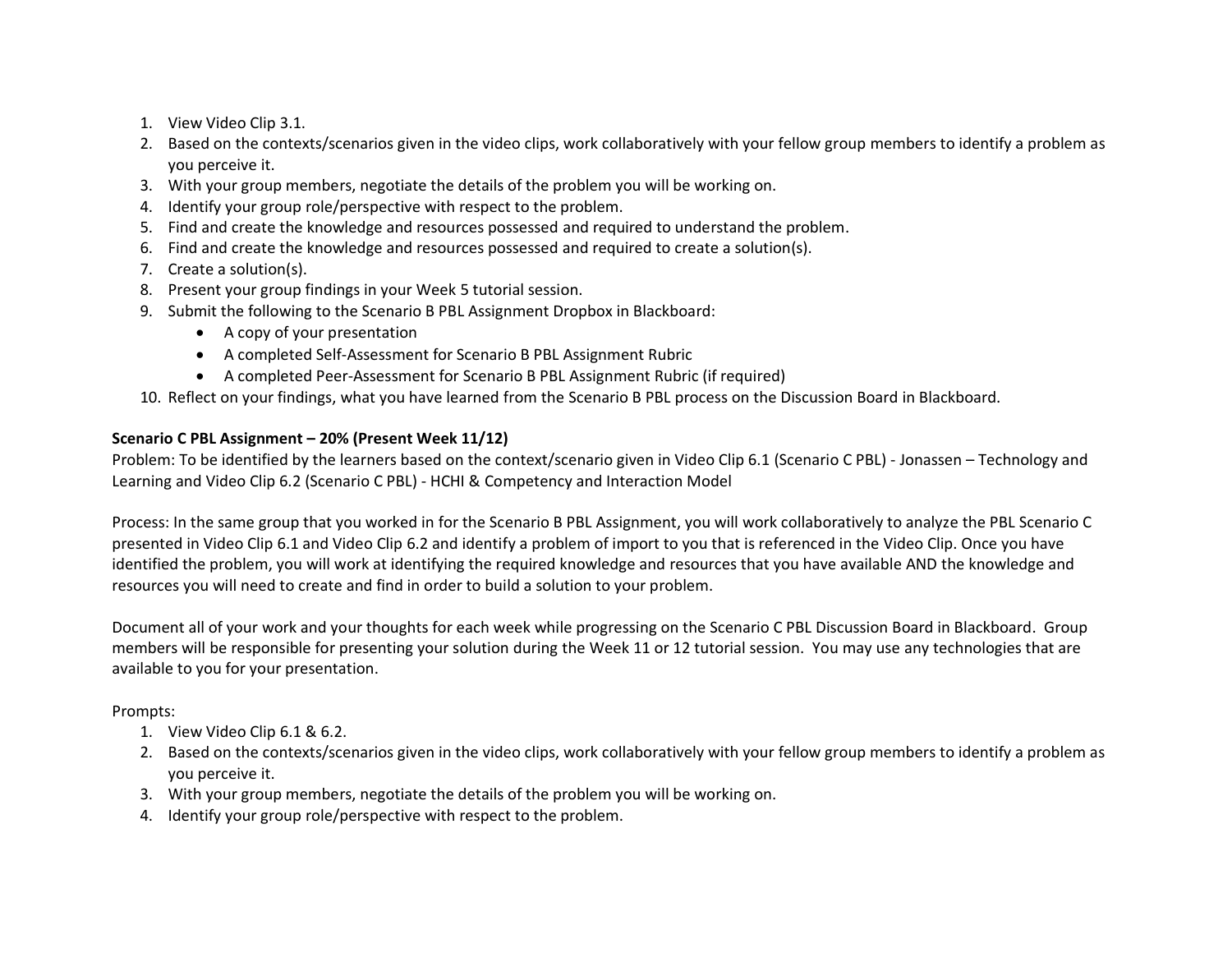- 5. Find and create the knowledge and resources possessed and required to understand the problem.
- 6. Find and create the knowledge and resources possessed and required to create a solution(s).
- 7. Create a solution(s).
- 8. Prepare to individually present your group findings in the Week 11 or 12 tutorial session.
- 9. Submit the following to the Scenario C PBL Assignment Dropbox in Blackboard:
	- A copy of your presentation
	- A completed Self-Assessment for Scenario C PBL Assignment Rubric
	- A completed Peer-Assessment for Scenario C PBL Assignment Rubric (if required)
	- A completed Collaborative Group Work for Scenario C PBL Assignment Rubric

10. Reflect on your findings, what you have learned from the Scenario C PBL process on the Discussion Forum in Blackboard

# **Major Culminating Task – Total of 40% (Subtask 1, Subtask 2, Subtask 3, and Subtask 4)**

In the groups established for the PBL scenarios, you will create a 10-15 minute video analyzing a technological device or application. Devices refer to primarily hardware based devices, such as the iPad, Clickers, Smartboards, Probeware, etc., which can be used for learning purposes. Applications refer to primarily software based programs, such as WordPerfect Office, MS Office, Google Docs, Twitter, Zotero, Delicious, etc. The applications may be stand-alone or browser based and should have some utility for the purposes of learning.

# Prompts:

- 1. Trace the historical development of the specific device and/or application.
- 2. Analyze the relationship of the technology to teaching/learning opportunities as described in the HCHI model, specifically identifying which of the competencies (Technological, Informational, Social or Epistemological) are primarily promoted and how the development of these competencies is supported by the technology. In all cases at least 2 competencies must be addressed, i.e., the technical and at minimum one of the others. In some instances 3 or more competencies, i.e., the technical and 2 or 3 of the others, may be addressed by the technology.
- 3. The resulting product must be an academic type video, in the sense of stating a thesis and then developing a convincing argument throughout the video.
- 4. The video should be based on ideas generated throughout the course.

You may use any technologies that are available to you for the generation of the supporting documents (Device/Application Choice and Rationale, Storyboard, Script and Final Video).

### **Subtask 1 – Device/Application Choice and Rationale Document - 10%**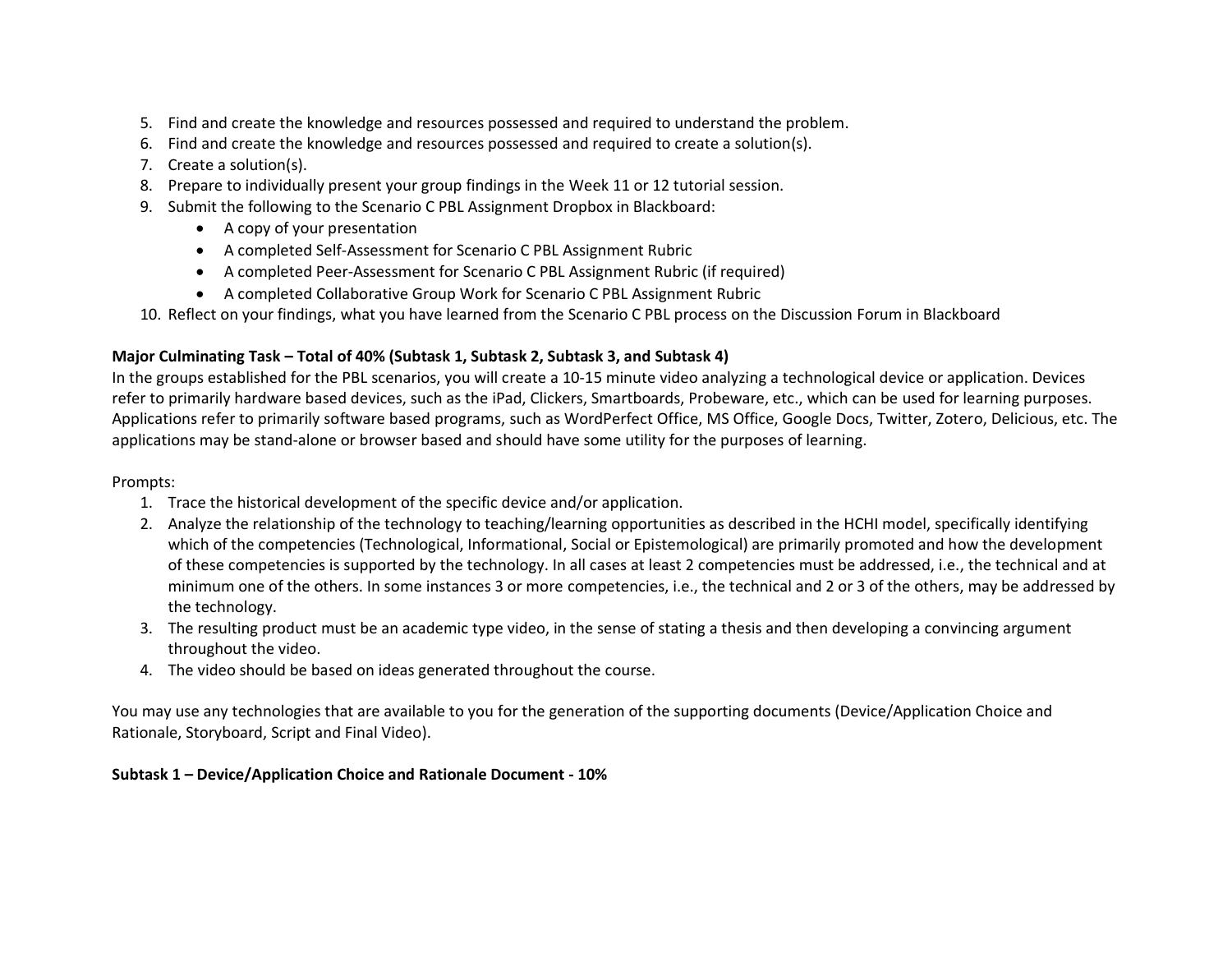In a 350 word document, choose a technological device or application and give the group rationale for the choice. Submit your Device/Application Choice and Rationale Document to the Major Culminating Task: Subtask 1 – Device/Application Choice and Rationale Document Assignment Dropbox in Blackboard.

#### **Subtask 2 – Storyboard Document - 10%**

Create a storyboard for the final video. The storyboard, using a timeline view, should outline all of the graphical elements, linked to a basic description of the accompanying text that will be used in your video. Please submit your Storyboard Document to the Major Culminating Task: Subtask 2 – Storyboard Document Assignment Dropbox in Blackboard.

#### **Subtask 3 – Draft Script Document - 10%**

Create a script for your video. The script must be complete with a description of all the audio components, using a timeline view, utilized in your video. Please submit your Draft Script Document to the Major Culminating Task: Subtask 3 – Draft Script Document Assignment Dropbox in Blackboard.

#### **Subtask 4 – Creation and Posting of Final Video - 10%**

Create a 10-15min. video & provide the finalized script complete with APA references, analyzing a technological device and/or application. Upload your completed video to YouTube as an unlisted video. There is a 15 min. maximum that is allowed by YouTube so you must ensure that you are under this limit. Submit the following to the Major Culminating Task: Subtask 4 - Creation and Posting of Final Video Assignment Dropbox in Blackboard:

- A link to your video on YouTube
- A copy of your finalized script
- A completed Self-Assessment for Major Culminating Task Rubric
- A completed Collaborative Group Work for Major Culminating Task Rubric

### **10. Accessibility**

Students with disabilities may request to be considered for formal academic accommodation in accordance with the Ontario Human Rights Code. Students seeking accommodation must make their requests through Student Accessibility Services. Requests must be made in a timely manner, and students must provide relevant and recent documentation to verify the effect of their disability and to allow the university to determine appropriate accommodations.

Accommodation decisions will be made in accordance with the Ontario Human Rights Code. Accommodations will be consistent with and supportive of the essential requirements of courses and programs, and provided in a way that respects the dignity of students with disabilities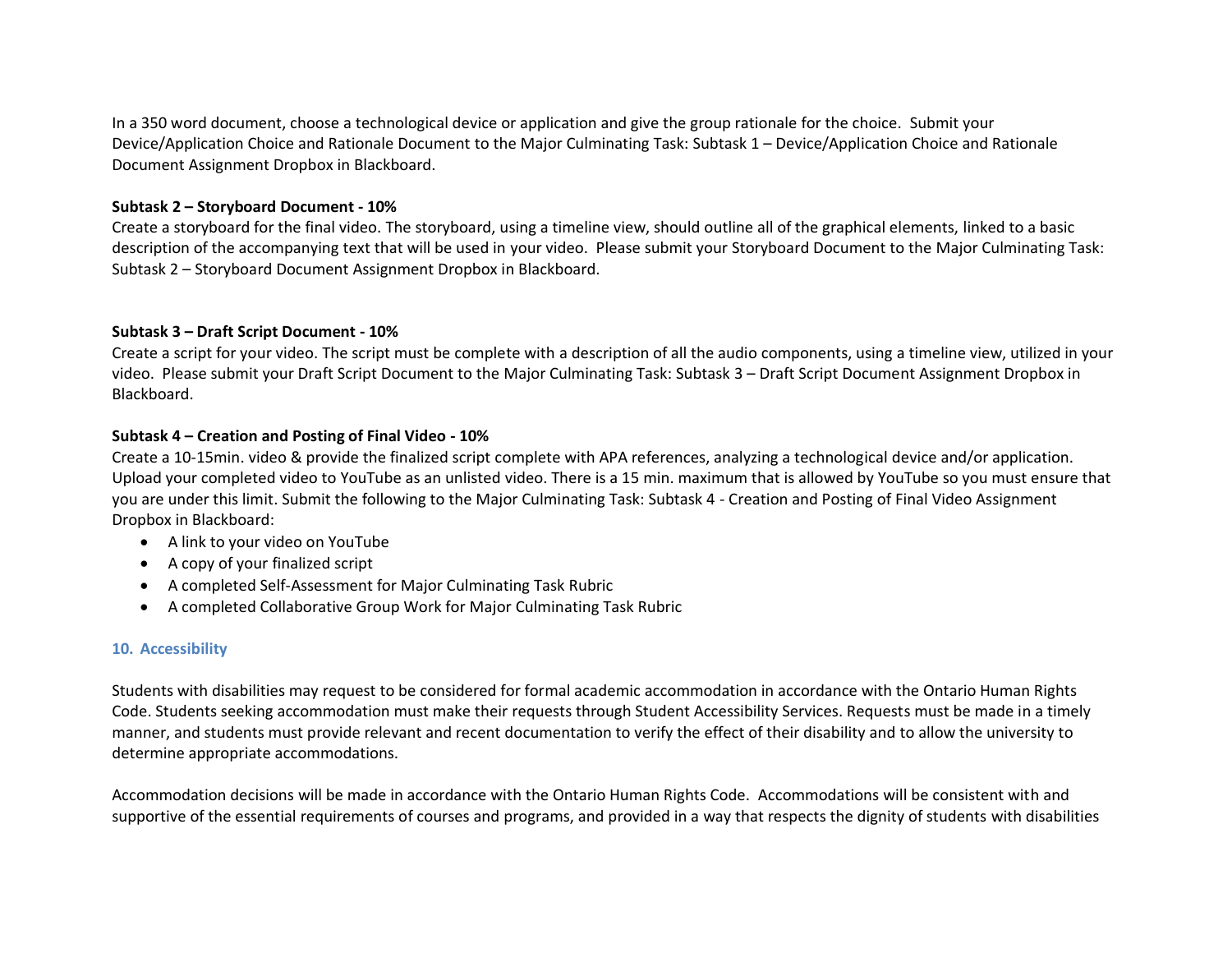and encourages integration and equality of opportunity. Reasonable academic accommodation may require instructors to exercise creativity and flexibility in responding to the needs of students with disabilities while maintaining academic integrity.

#### **11. Academic Integrity**

Students and faculty at UOIT share an important responsibility to maintain the integrity of the teaching and learning relationship. This relationship is characterized by honesty, fairness and mutual respect for the aim and principles of the pursuit of education. Academic misconduct impedes the activities of the university community and is punishable by appropriate disciplinary action.

Students are expected to be familiar with and abide by UOIT's regulations on Academic Conduct (Section 5.15 of the Academic Calendar) which sets out the kinds of actions that constitute academic misconduct, including plagiarism, copying or allowing one's own work to copied, use of unauthorized aids in examinations and tests, submitting work prepared in collaboration with another student when such collaboration has not been authorized, among other academic offences. The regulations also describe the procedures for dealing with allegations, and the sanctions for any finding of academic misconduct, which can range from a resubmission of work to a failing grade to permanent expulsion from the university. A lack of familiarity with UOIT's regulations on academic conduct does not constitute a defense against its application.

Further information about academic misconduct can be found in the Academic Integrity link on your laptop. Extra support services are available to all UOIT students in academic development, study skills, counseling, and peer mentorship. More information on student support services can be found in the Academic Calendar (Section 8).

#### **12. Turnitin**

UOIT and faculty members reserve the right to use electronic means to detect and help prevent plagiarism. Students agree that by taking this course all assignments are subject to submission for textual similarity review by Turnitin.com. Assignments submitted to Turnitin.com will be included as source documents in Turnitin.com's restricted access database solely for the purpose of detecting plagiarism in such documents for five academic years. The instructor may require students to submit their assignments electronically to Turnitin.com or the instructor may submit questionable text on behalf of a student. The terms that apply to UOIT's use of the Turnitin.com service are described on the Turnitin.com website.

Students who do not wish to have their work submitted to Turnitin.com must provide with their assignment at the time of submission to the instructor a signed Turnitin.com Assignment Cover sheet: <http://www.uoit.ca/assets/Academic~Integrity~Site/Forms/Assignment%20Cover%20sheet.pdf>

Further information about Turnitin can be found on the Academic Integrity link on your laptop.